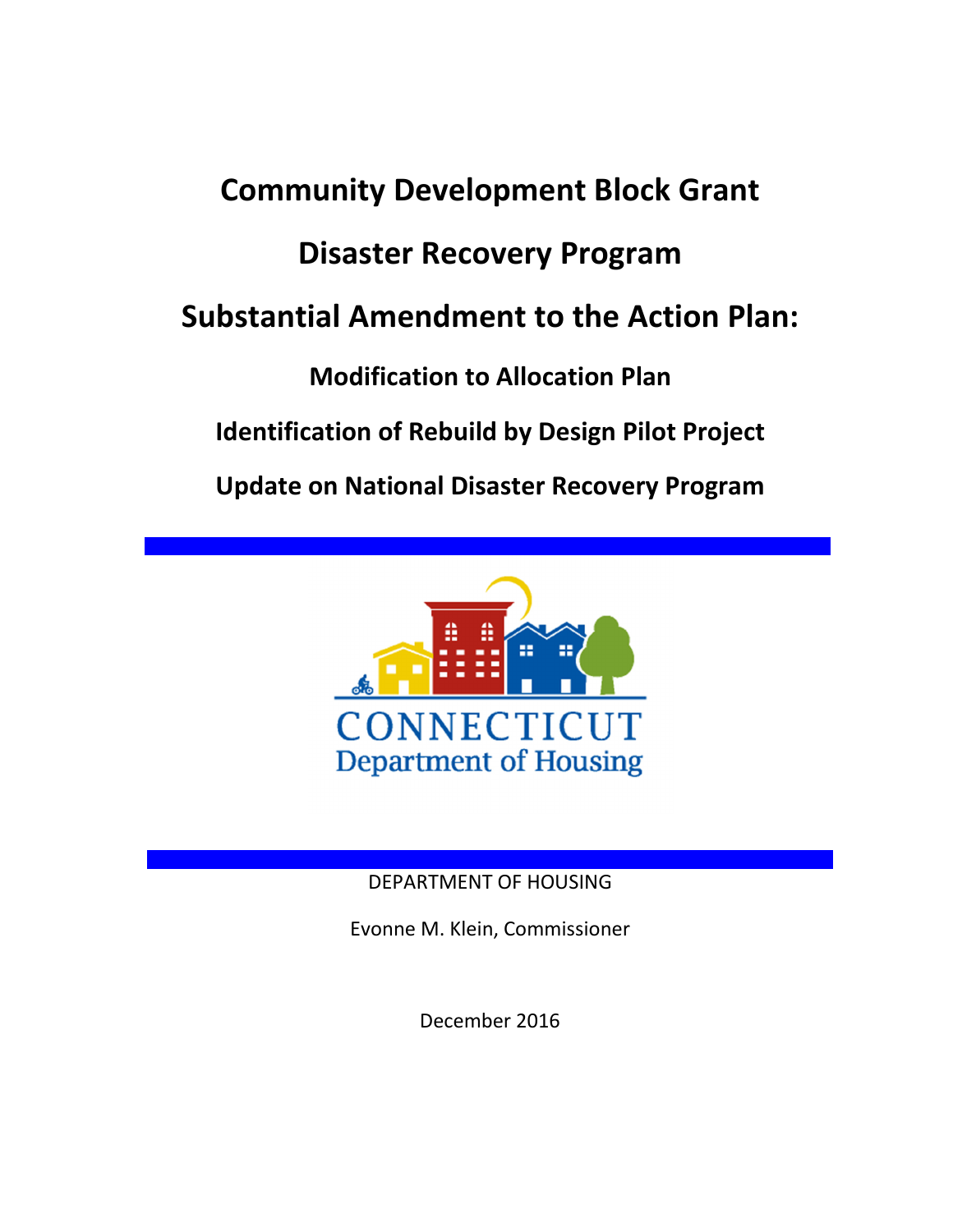# Table of Contents

| F. UPDATE ON NATIONAL DISASTER RESILIENCE (NDR)21          |  |
|------------------------------------------------------------|--|
| G. PUBLIC NOTICE AND INCLUSIVE DECISION PROCESSES (CITIZEN |  |
|                                                            |  |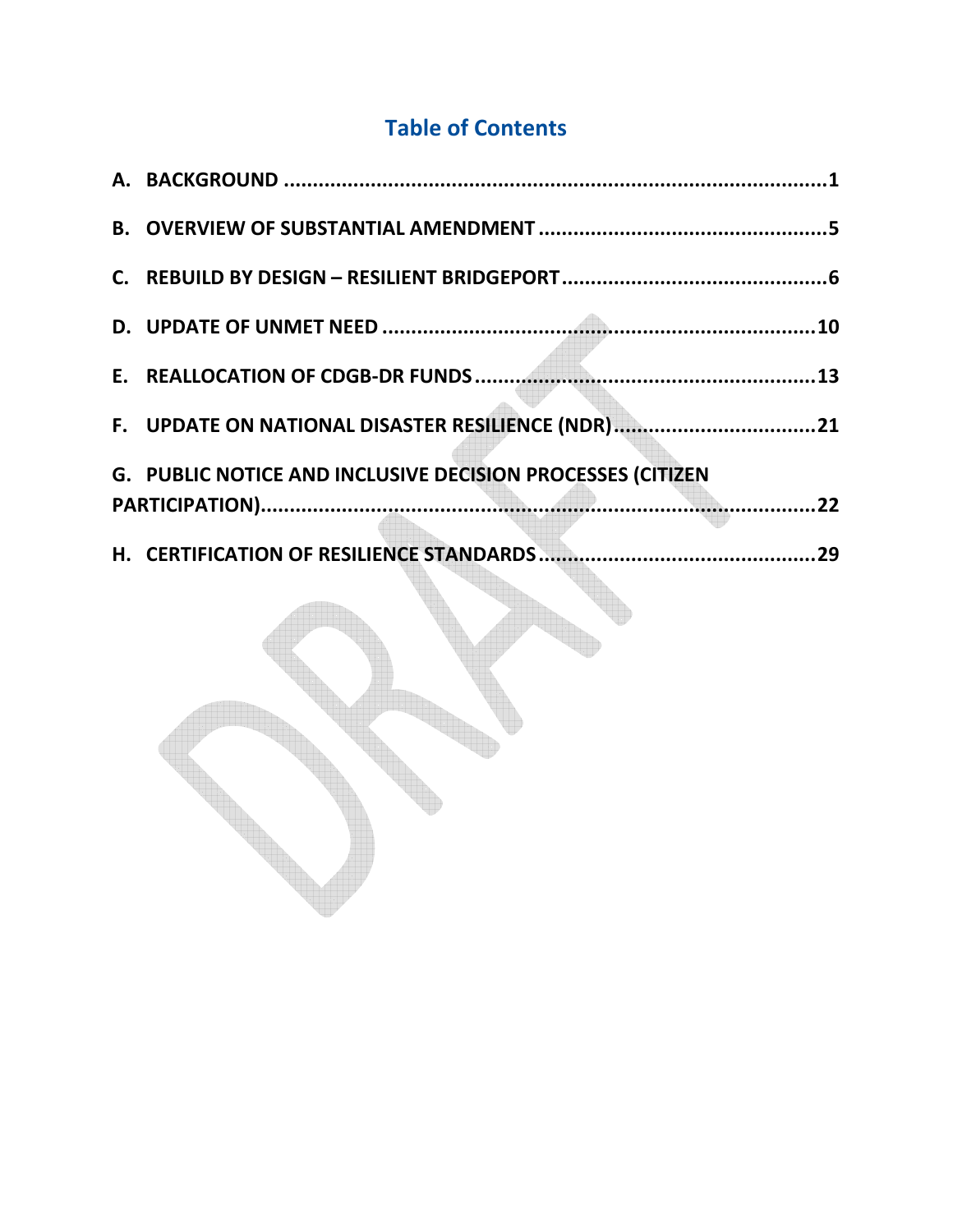#### A. Background

On Monday, October 29, 2012 Hurricane Sandy made landfall near Atlantic City, New Jersey, as a post-tropical cyclone. The storm created a significant tidal surge from the Mid-Atlantic region to New England. After landfall, Sandy headed north by northwest bringing high winds, rain, and storm surge to coastal areas of Connecticut, causing widespread wind damage, flooding, and power outages. On Saturday, October 27, in advance of Sandy's forecasted impact on Connecticut, Governor Malloy signed a declaration of emergency and the following day the Governor requested, and President Obama approved a declaration of emergency.

The size and scope of the storm has been attributed to a convergence of weather systems. As the hurricane pivoted toward land, it merged with a winter storm from the west and cold air moving south from the Arctic. The hybrid storm - with both tropical and extra-tropical characteristics brought high winds and coastal flooding to southern New England. High wind warnings and coastal flood warnings were issued by the National Weather Service, with storm surge prediction in the range of 6 to 11 feet above astronomic high tide, with 6 to 10 foot waves on top of the surge.

In response to the extraordinary destruction caused by Hurricane Sandy, Congress passed and the President signed into law The Disaster Relief Appropriations Act; also known as Public Law 113-2 (the "Act"), which, among other things, appropriated approximately \$60 billion for recovery efforts related to Hurricane Sandy and other natural disasters specified in the Act. A significant portion of those funds was set aside for the Community Development Block Grant - Disaster Recovery Program (the "CDBG-DR Program") to be administered by the United States Department of Housing and Urban Development ("HUD").

Governor Dannel P. Malloy has designated the Connecticut Department of Housing ("DOH") the principal state agency for the allocation and administration of the CDBG-DR Program and all associated funding.

As explained in more detail below, the State of Connecticut, through DOH, has received three allocations of these federal block grant funds, Tranche 1 - \$71,820,000, Tranche 2 - \$66,000,000,

Disaster Recovery Community Development Block Grant – Fourth Substantial Amendment to the Action Plan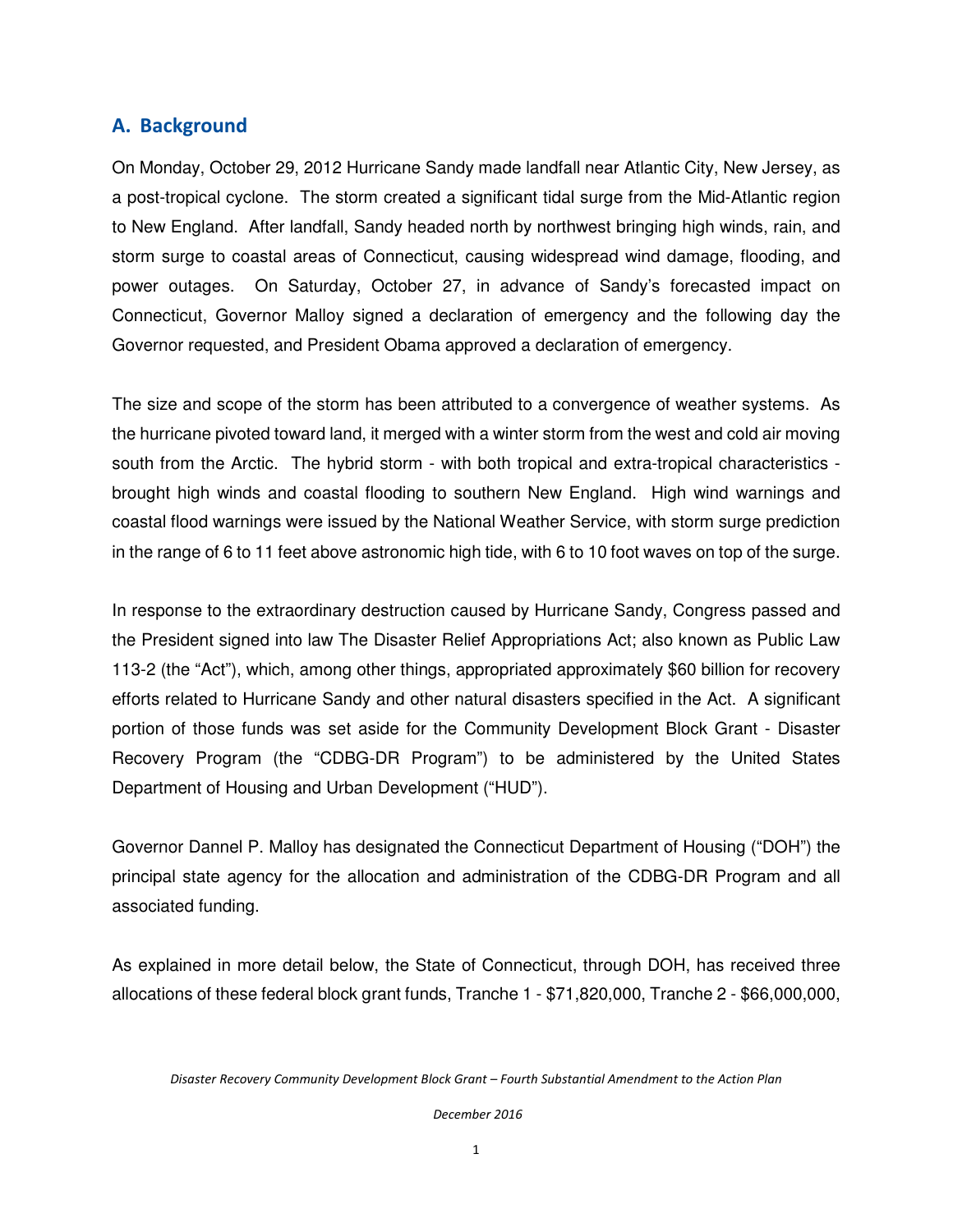Tranche 3 – which consists of \$11,459,000 in CDBG-DR funds and \$10,000,000 in Rebuild by Design ("RBD") funds intended to support the Resilient Bridgeport initiative, totaling \$21,459,000.

Subsequent to these allocations, the State of Connecticut, through a collaboration of state agencies lead by DOH, was successful in competing for funding under the National Disaster Resilience Competition, and as noticed in the Federal Register, Vol. 81, No. 109; June 7, 2016 Page 36557, titled: "National Disaster Resilience Competition Grant Requirements", was awarded \$54,277,359 in support of various activities in Bridgeport, Connecticut, as well as New Haven/Fairfield Counties.

This Fourth Substantial Amendment to the Action Plan describes proposed modifications in allocations for the first three Tranches of Disaster Recovery funds, as well as provides details on the Pilot Project (the "Pilot Project") for the Rebuild By Design award and an update on the activities associated with the National Disaster Recovery program.

In accordance with the Federal Register Notice (Vol. 79, No. 200; October 16, 2014 Page 62184) titled: "Third Allocation, Waivers, and Alternative Requirements for Grantees Receiving Community Development Block Grant (CDBG) Disaster Recovery Funds in Response to Hurricane Sandy" (the "Federal Register Notice"), for both the Tranche 3 funds and the RBD funds, the State must submit a Substantial Action Plan Amendment to the Action Plan which identifies the Pilot Project. As with the previous Substantial Action Plan Amendments, this Substantial Amendment must also provide a description of the State's public outreach and citizen participation practices, and describe the planned citizen participation throughout the development and implementation of the Pilot Project. The State is obligated to ensure that the processes, procedures, and fiscal and administrative controls it will use in the course of expending CDBG-DR funds are sufficient to safeguard CDBG-DR funds from waste, fraud and abuse.

In addition to specifying the amount of funds allocated to the State, the Federal Register Notice also sets forth, among other requirements, the areas within the State where CDBG-DR funds can be expended, the programs or activities for which CDBG-DR funds can be used, and the national objectives that each program or activity must meet. The Federal Register Notice also imposes strict expenditure and compliance deadlines on the State.

Disaster Recovery Community Development Block Grant – Fourth Substantial Amendment to the Action Plan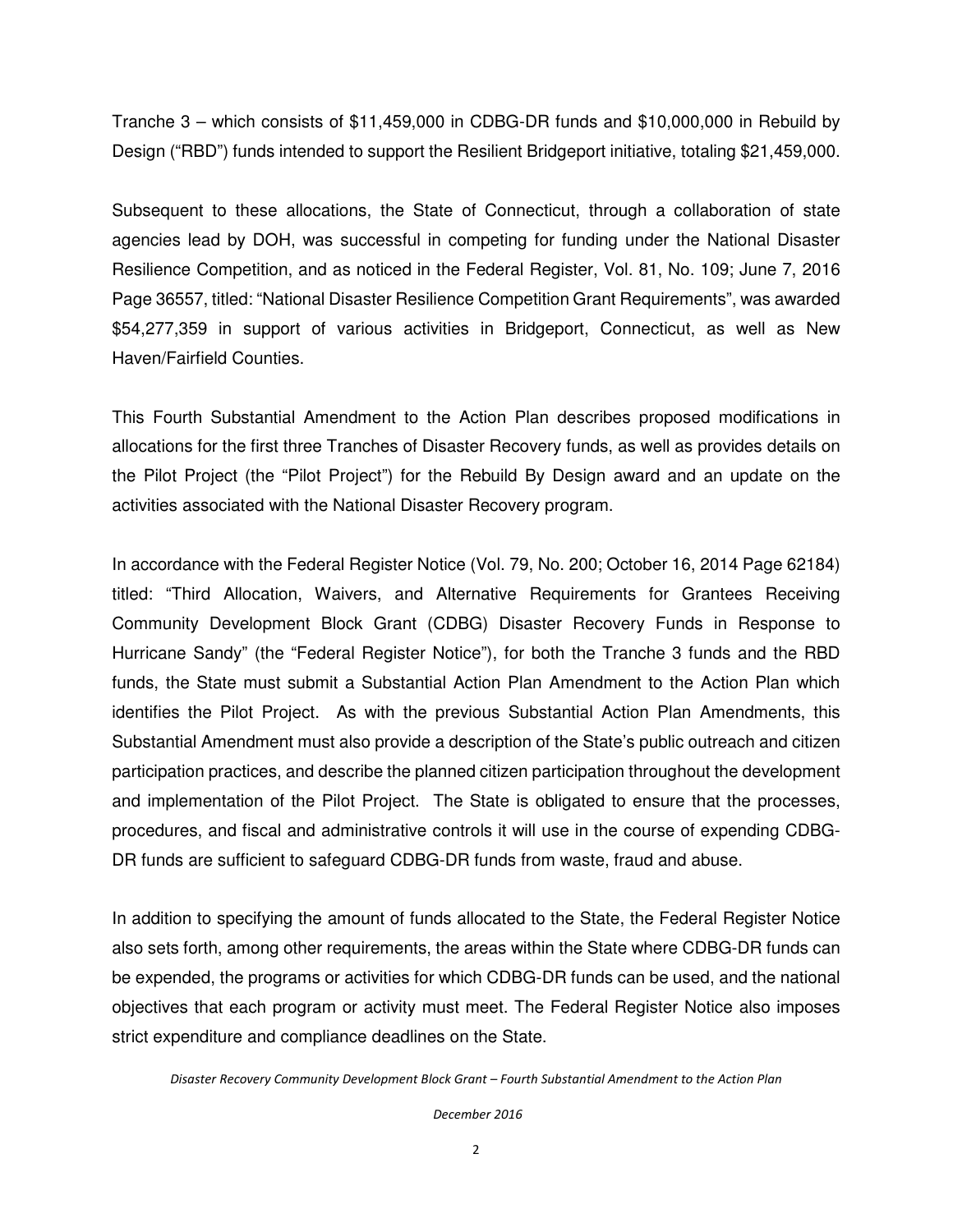#### **Substantial Amendments to the Action Plan**

A Substantial Amendment to the Action Plan shall be defined as:

- 1. a change in program benefit or eligibility criteria;
- 2. the addition or deletion of an activity; or
- 3. the allocation or reallocation of more than \$1 million between activities.

Only those amendments that meet the definition of a Substantial Amendment are subject to the public notification and public comment procedures previously identified herein. Specifically, a public notice will be published and comment will be sought when assistance programs are further defined (i.e. change in program benefit or eligibility criteria) or when funding allocations are further refined by type of activity and location, if applicable.

Citizens, units of local government, and our community partners will be provided with advanced notice and the opportunity to comment on proposed Substantial Amendments to the Action Plan. An electronic copy of the proposed Substantial Amendment will be posted on the official Hurricane Sandy page of the DOH website. Hard copies will also be made available upon request. No less than seven days will be provided for review and comment on the Substantial Amendment. Comments will be accepted electronically or in writing. A summary of all comments received and responses will be included in the Substantial Amendment that is submitted to HUD for approval.

#### **Non-Substantial Amendments to the Action Plan**

Non-Substantial Amendments are defined as minor, one that does not materially change the activities or eligible beneficiaries. This provision should not be construed as allowing the general administrative budget to exceed the allowable limit. Additionally, a Substantial Amendment is not required in the case where the State is simply requesting additional funding from HUD. HUD must be notified in advance of a Non-Substantial Amendment becoming effective. Non-Substantial Amendments are not subject to the public notification and public comment procedures previously identified herein. All Amendments to the Action Plan (substantial and non-substantial) will be numbered sequentially and be posted to the Storm Sandy page on the DOH website.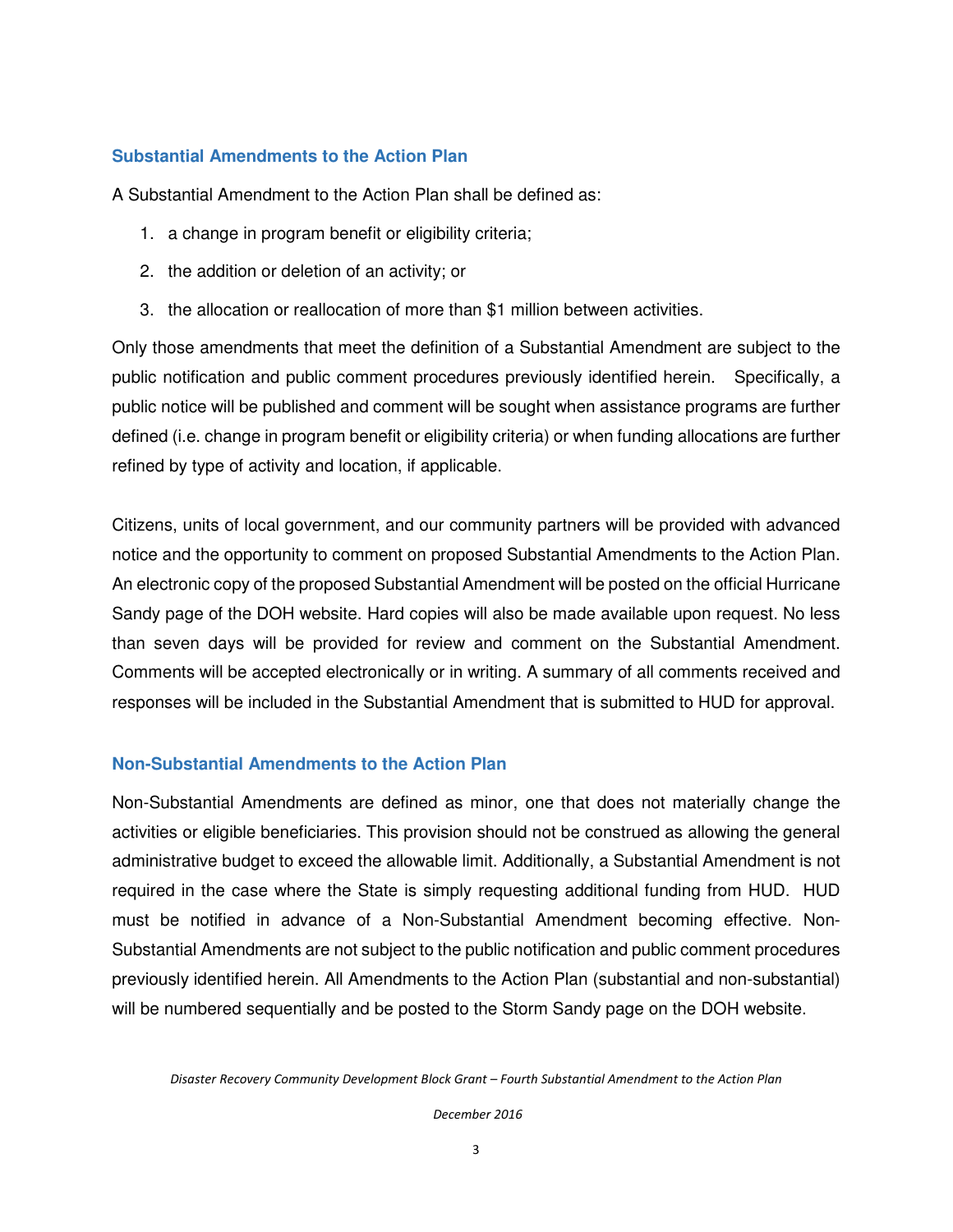#### **Performance Reports**

The State must submit a Quarterly Performance Report ("QPR") through HUD's Disaster Recovery Grant Reporting (DRGR) system no later than thirty days following the end of each calendar quarter. Within three (3) days of submission to HUD, the QPR must be posted on the State's official Hurricane Sandy page on the DOH website for public review and comment. The State's first QPR is due after the first full calendar quarter after the grant award. QPR's will be posted on a quarterly basis until all funds have been expended and all expenditures have been reported. Each QPR will include information about the uses of funds in activities identified in the Action Plan as entered in the DRGR reporting system. This includes, but is not limited to: project name, activity, location, and national objective; funds budgeted, obligated, drawn down, and expended; the funding source and total amount of any non-CDBG-DR Program funds to be expended on each activity; beginning and actual completion dates of completed activities; achieved performance outcomes such as number of housing units complete or number of low and moderate income persons benefiting; and the race and ethnicity of persons assisted under directbenefit activities. The State must also record the amount of funding expended for each contractor identified in the Action Plan. Efforts made by the State to affirmatively further fair housing will also be included in the QPR.

During the term of the grant, the grantee will provide citizens, affected local governments, and other interested parties with reasonable and timely access to information and records relating to the approved program and to the grantee's use of grant funds as well as contracts procured with CDBG-DR funding. This information shall be posted on the State's official Hurricane Sandy page on the DOH website.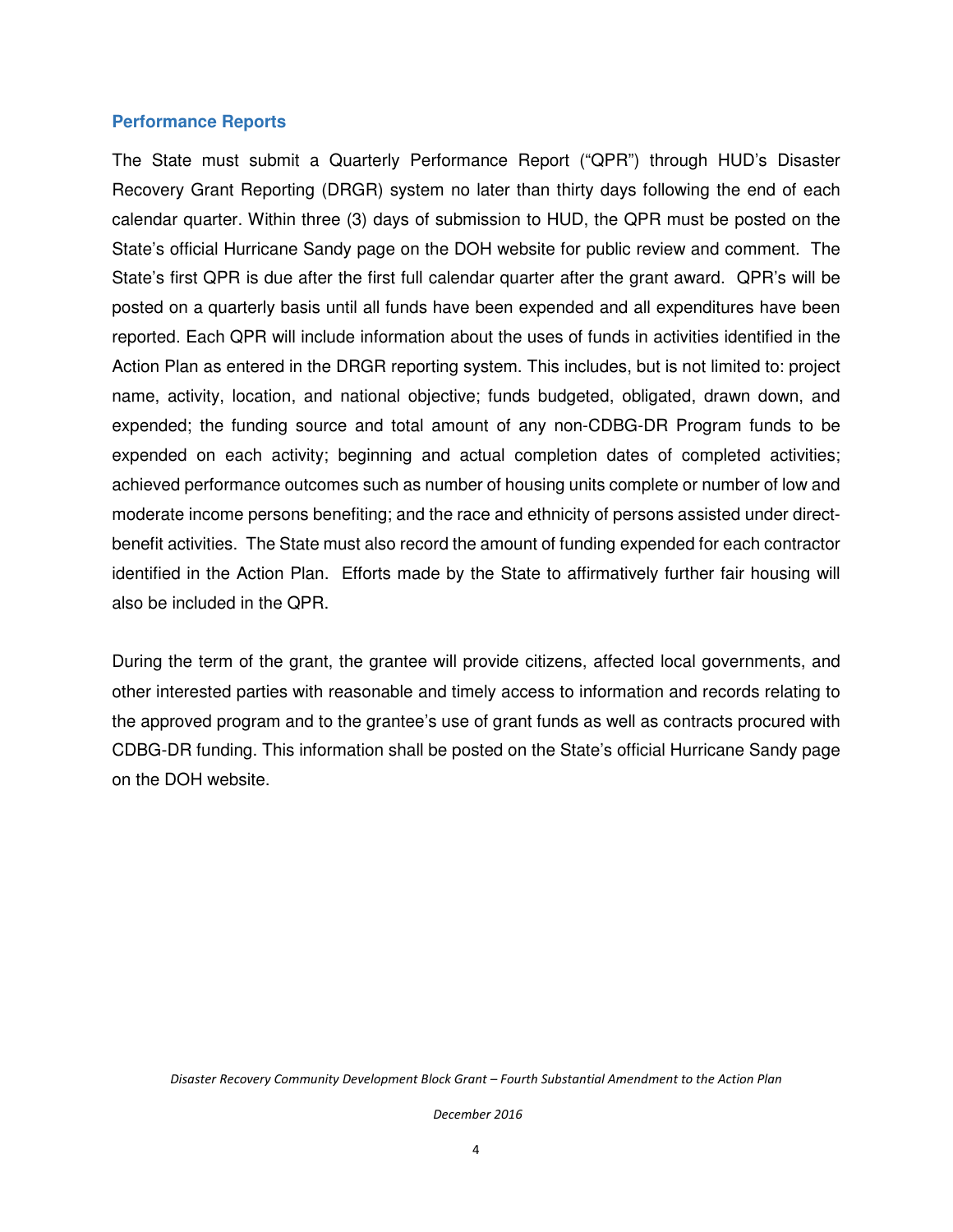# B. Overview of Substantial Amendment

# **Federal Requirements – Reallocation, RBD and NDR**

As discussed in prior substantial amendments, the State is obligated to ensure that the processes, procedures, and fiscal and administrative controls it will use in the course of expending CDBG-DR funds are sufficient to safeguard CDBG-DR funds from waste, fraud and abuse. In addition, any substantive revisions to the allocation of funds or to the policies associated with the administration of these funds must be vetted through a public substantial amendment process.

Any Substantial Amendment submitted is subject to the following requirements:

- DOH consults with affected citizens, stakeholders, local governments and public housing authorities to update its needs assessment;
- DOH amends its citizen participation plan to reflect the requirement for a public hearing;
- DOH publishes a substantial amendment to its previously approved Substantial Amendment or Action Plan for Disaster Recovery on the DOH Web site for no less than 30 calendar days and holds at least one public hearing to solicit public comment;
- DOH responds to public comment and submits its Substantial Amendment to HUD no later than 120 days after the end of the public comment period;
- HUD reviews the Substantial Amendment within 60 days from date of receipt and approves the Amendment according to all published criteria; and
- HUD sends a Substantial Amendment approval letter, with revised grant conditions (if applicable), and an amended unsigned grant agreement to DOH.
- If the substantial Amendment is not approved, a letter will be sent identifying its deficiencies; DOH must then revise and resubmit the Amendment within 45 days of the notification letter; and
- DOH ensures that the HUD approved Substantial Amendment is posted on its official Web site.

As previously discussed, the State of Connecticut, through DOH, has received three allocations of these federal block grant funds, Tranche 1 - \$71,820,000, Tranche 2 - \$66,000,000, Tranche 3 – which consists of \$11,459,000 in CDBG-DR funds and \$10,000,000 in Rebuild by Design ("RBD") funds intended to support the Resilient Bridgeport initiative, totaling \$21,459,000.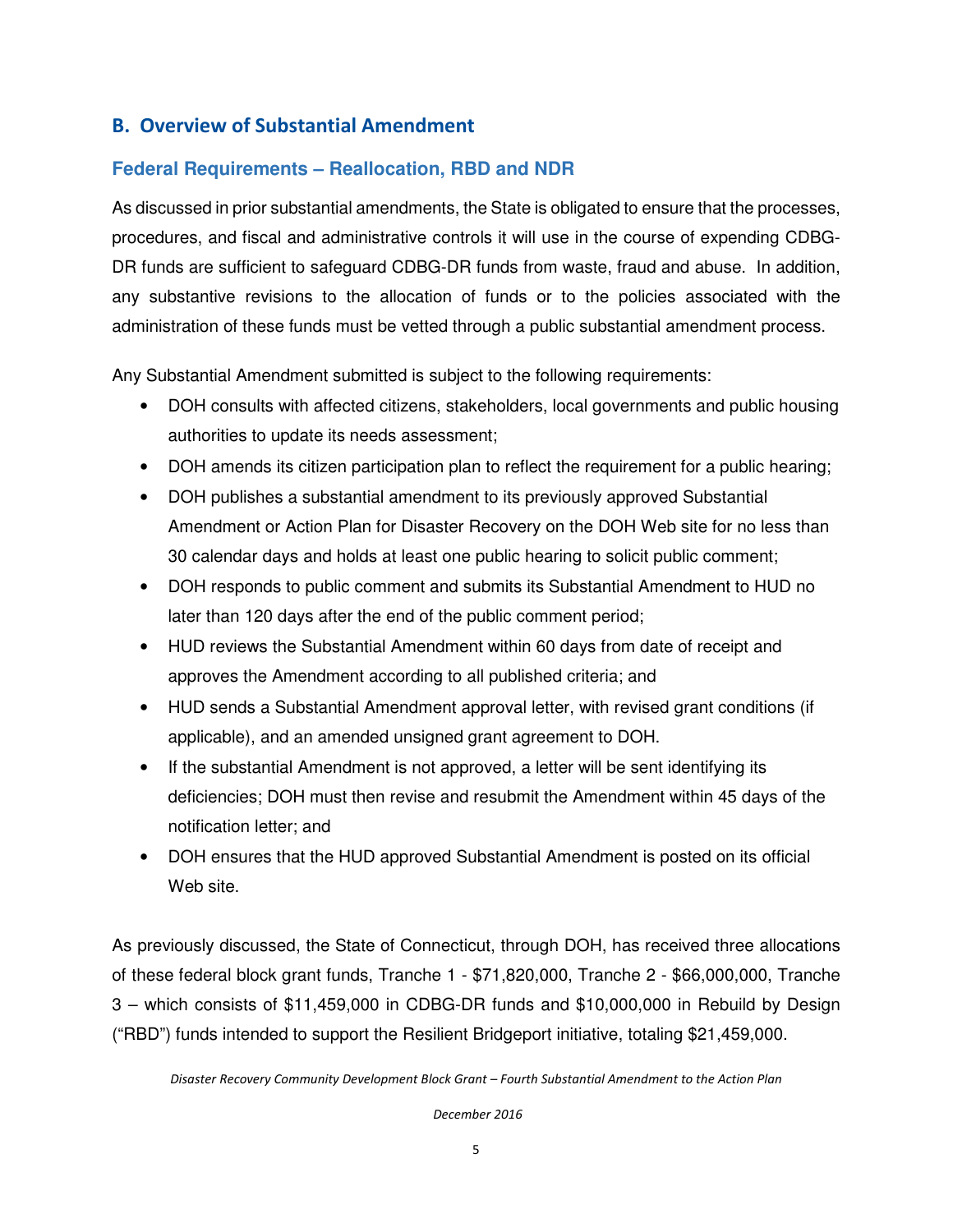#### **Use of the Tranche Funds**

The Appropriations Act requires that these funds be used only for specific disaster recovery related purposes. Consistent with the Rebuilding Strategy, it is essential to build communities back stronger and more resilient. This substantial amendment clarifies the allocation of funds to Sandy-impacted grantees to support investments in resilient recovery.

#### C. Rebuild by Design – Resilient Bridgeport

In addition to specifying the amount of funds allocated to Connecticut in the third tranche (\$11,459,000), the Federal Register Notice also provides an additional \$10,000,000 specifically designed to support the Resilient Bridgeport initiative under the Rebuild by Design ("RBD") competition.

RBD was a planning and design competition to increase resilience in the Sandy-affected region as part of recovery from the storm. HUD conducted the competition under the authority of § 105 of the America COMPETES Reauthorization Act of 2010 (15 U.S.C. 3719). Administered in partnership with philanthropic, academic, and nonprofit organizations, HUD solicited the best talents and ideas from around the world to seek innovative solutions for how communities rebuild and adapt in response to the damage from a disaster and future risks presented by natural hazards and climate change. More regarding the history of the competition can be found in the Federal Register at 78 FR 45551, published July 29, 2013, and 78 FR 52560, published August 23, 2013.

The Resilient Bridgeport proposal was awarded \$10,000,000 in CDBG-DR funds to reduce flood risk for the most vulnerable public housing stock in the city and to leverage other funding. HUD recognized that additional planning was required to reassess and re-scope one or more elements of the proposal to identify a pilot project that can be implemented and that the forthcoming project may require greater deviation from the proposal as submitted relative to that of the winning proposals.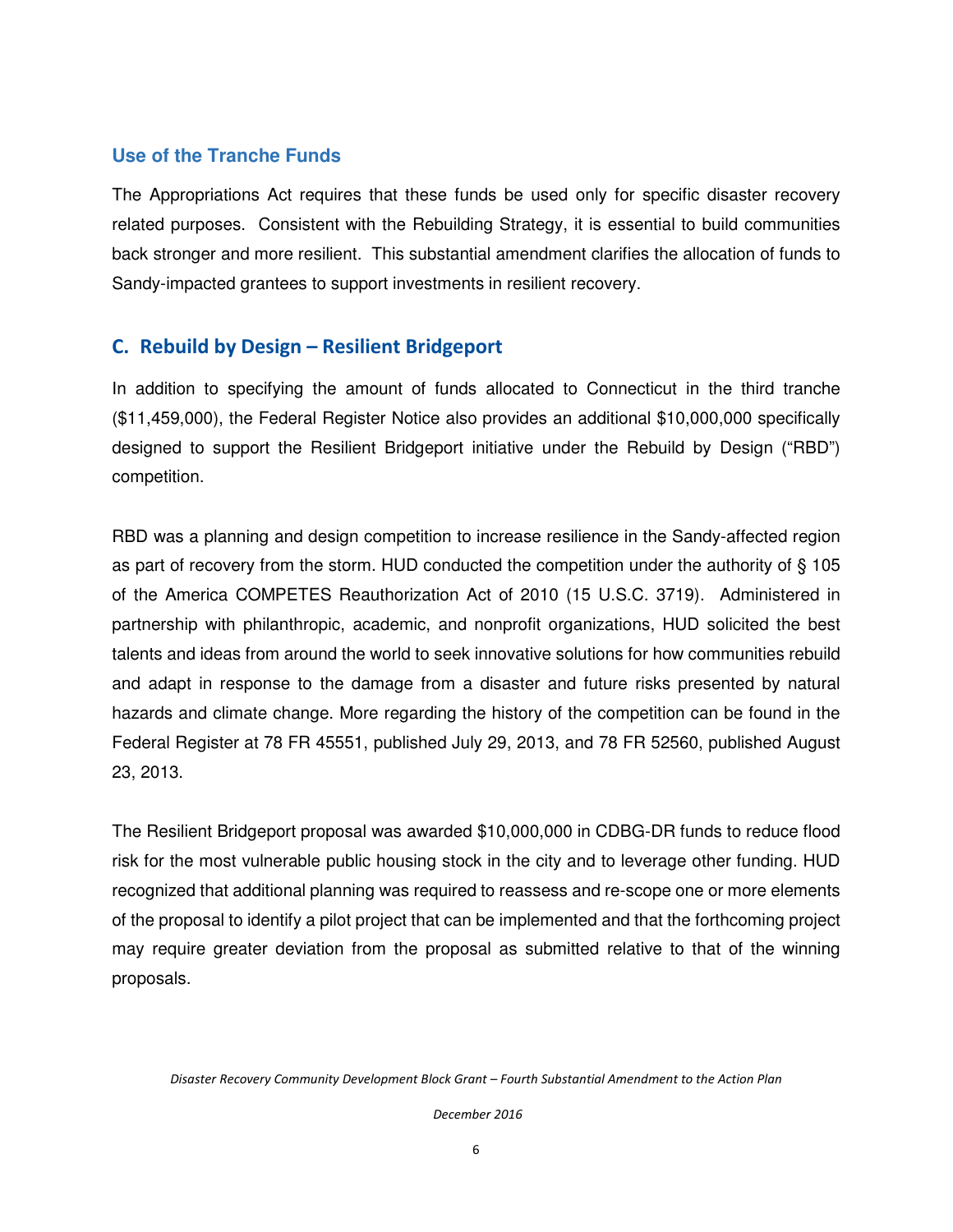This Substantial Amendment to the Action Plan will serve to identify the pilot project, per page 62187 of the Federal Register Vol. 79, No. 200 dated October 16th, 2014, and will be constructed using RBD funds to "reduce flood risk to public housing in the City's South End / Black Rock Harbor area."

Predevelopment work will continue over the coming months to move from this project identification to the subsequent project description that will be submitted in the middle of 2017. This work will include additional feasibility analysis, the initiation and early outputs of the environmental review, and further stakeholder engagement that together will clarify the scope and depth of the construction project. This pilot project identification, therefore, represents the limited range of possible project elements that have emerged from the public participatory and consultant planning and engineering process to meet the goal identified in the Federal Register. Relative to the broad range of projects and concepts contained in the Resilient Bridgeport proposal submitted in 2014, this project identification represents a single, coherent pilot project vetted with the public to meet the established goals and funding availability.

To arrive at this pilot project identification, following the award of funds in 2014, significant public outreach and stakeholder engagement has taken place. Described in further detail in the Citizen Outreach Plan component of this Substantial Amendment as the basis for future outreach, the public has been meaningfully engaged in the decision-making process throughout. The team has organized seven workshops and has presented at ten meetings hosted by other relevant organizations, in addition to dozens of meetings with individual citizens, civic groups, property owners, local businesses, and other key stakeholders. This pilot project identification is the product of the feedback the State and its consultants received and ideas generated in those workshops and discussions.

Following additional analysis and stakeholder engagement, the State of Connecticut will be submitting a subsequent Substantial Amendment prior to June  $1<sup>st</sup>$ , 2017 that will further describe the pilot project and "incorporate (it) in order for project-related funds to be obligated." That Substantial Amendment will provide a "detailed description" of the pilot project to be constructed. The focus area of the pilot project is the cluster of sub-watersheds bounded

Disaster Recovery Community Development Block Grant – Fourth Substantial Amendment to the Action Plan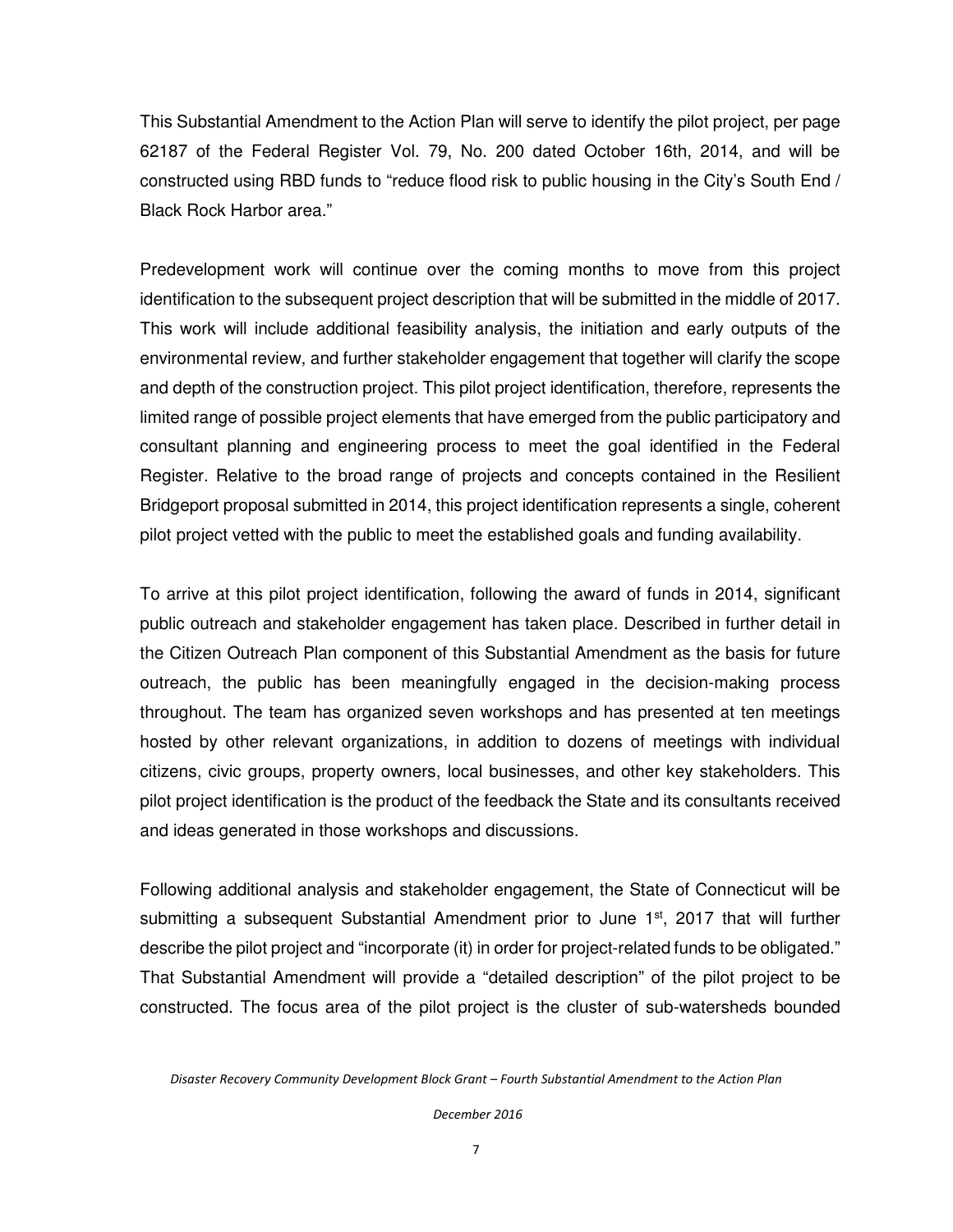roughly by Alsace Street on the West, Interstate 95 on the North, Park Avenue on the East, and Long Island Sound on the South.

The primary objective of the pilot project will be to reduce the risk from chronic storm water flooding in the most vulnerable public housing stock in the city, Marina Village, and the surrounding neighborhood rather than from the acute flooding from coastal storm surge that occurs during extreme events.

Consistent with the outcomes of our public participatory process and designed to meet that primary objective, the pilot project will therefore achieve as many of the following outcomes as is feasible given funding availability and driven by continued community input and direction:

- $\triangleright$  Priority will be placed on the project's support of the redevelopment of the presently at-risk Marina Village public housing complex into a new mixed-income neighborhood with reduced flood risk on that and adjacent parcels, and
- $\triangleright$  Improve safety of residents living in Seaside Village and the surrounding neighborhood by alleviating the chronic flooding that occurs along low-lying streets, and/or
- $\triangleright$  Enhance the public realm of the neighborhood with new parkland and improved gateways and streetscape, and/or
- $\triangleright$  Reduce combined sewer overflow events and improve water quality in the neighborhood and Long Island Sound.

The pilot project elements may include three types of interventions:

- $\triangleright$  Grey Infrastructure targeted improvements to the existing combined sanitary and storm water management system including, for example:
	- 1. New storm water conveyance pipes, new catch basins, and a new or repurposed outfall into Cedar Creek, and/or
	- 2. Pumps to direct water from low points of the neighborhood into storage areas and/or new conveyance pipes, and/or
	- 3. Subterranean storage tanks designed to store water and delay its discharge into the combined system.

Disaster Recovery Community Development Block Grant – Fourth Substantial Amendment to the Action Plan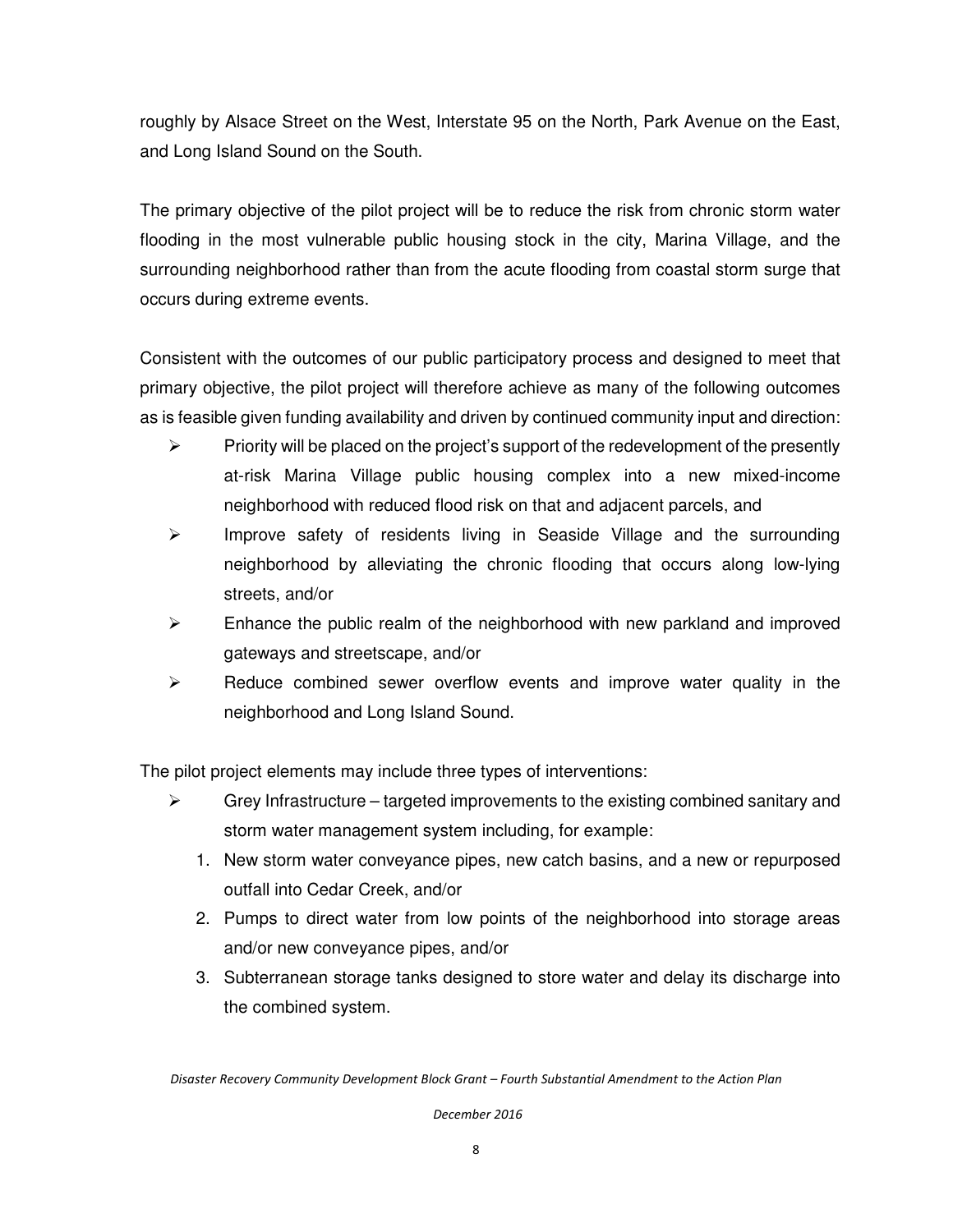- $\triangleright$  Green Infrastructure public realm improvements designed to store and/or convey storm water at or near the surface including, for example:
	- 1. Green streets that include street trees, rain gardens, and other green infrastructure to capture and store water upslope and prevent surface flow from running downhill into low lying areas, and/or
	- 2. A significant storm water management park designed to store water at higher elevations through infiltration and subsurface containment and convey storm water to designed low lying surface storage areas and away from road infrastructure and neighborhood fabric, and/or
	- 3. Bio swales to convey storm water along the surface parallel to combined sanitary and storm water pipes and direct it into new storm water conveyance pipes, and/or
	- 4. Modifications to Seaside Park to enhance its capacity to store storm water within its boundaries.
- $\triangleright$  Raised Corridors and Re-grading mobility infrastructure allowing for dry egress out of flood prone areas of the neighborhood during storm events including and modifications to topographical contours within neighborhood and new development to alter reinforce raised mobility corridors and alter the flow of surface water, for example:
	- 1. A new, raised Johnson Street Extension providing egress during the 100-year storm event for the redeveloped Marina Village public housing complex and the mixed-income housing that will be redeveloped there, and/or
	- 2. Re-grading of the Marina Village public housing and redevelopment site to meet Johnson Street Extension and change the direction of storm water flow across and away from that large parcel, and/or
	- 3. Raising Iranistan Avenue or sections thereof, providing egress during more common storm events (but not during the 100-year event due to adjacent historic neighborhood constraints) for Seaside Village.

Disaster Recovery Community Development Block Grant – Fourth Substantial Amendment to the Action Plan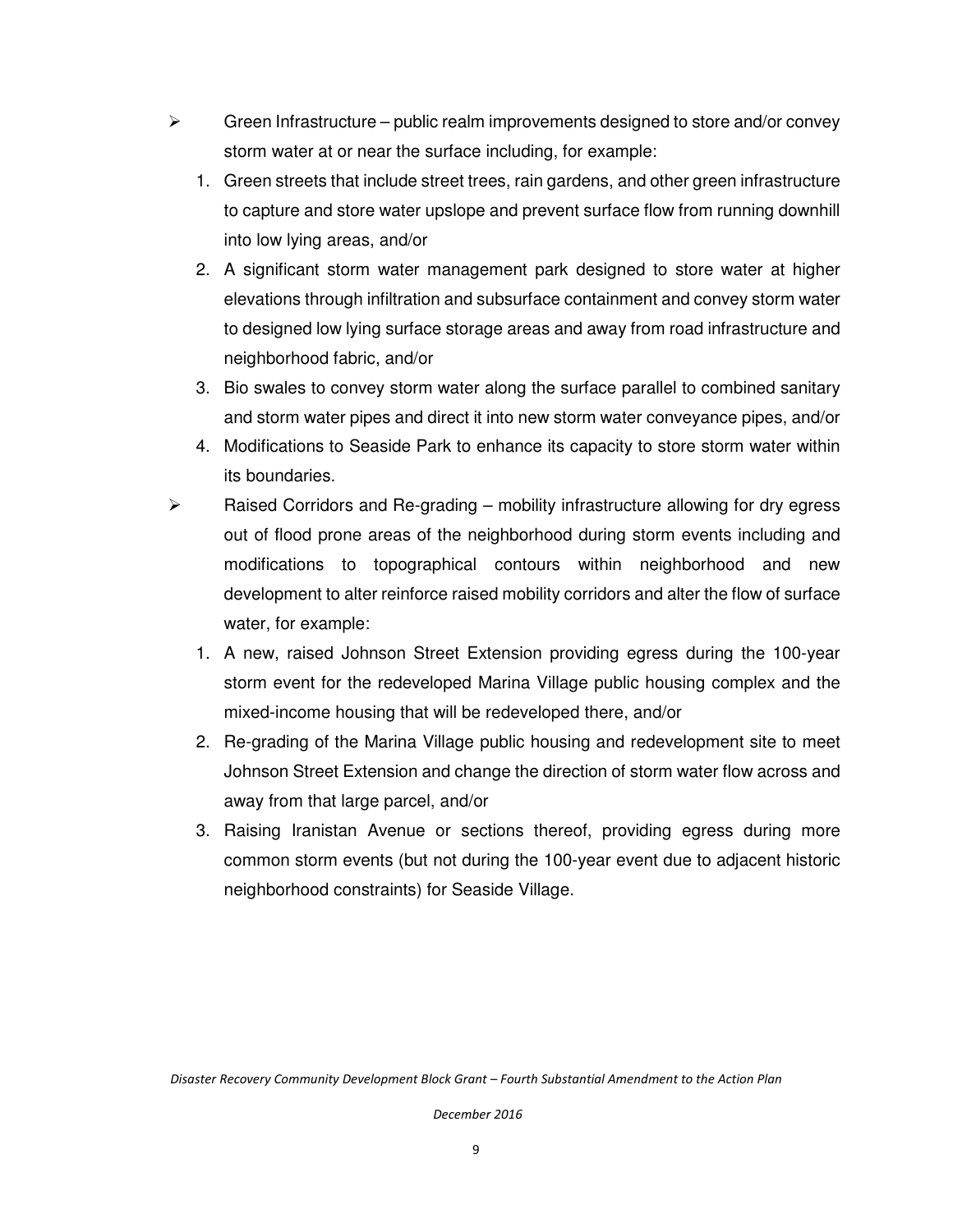#### D. Update of Unmet Need

The State of Connecticut continues to have Unmet Recovery Needs, meaning needs that have not been addressed by Federal, state, or other sources, in Fairfield and New Haven Counties.

#### **Infrastructure/Infrastructure-Related**

As detailed in the CDBG-DR Quarterly Performance Reports, DOH is administering an Infrastructure and Infrastructure-related Program, specifically targeted to provide assistance to known infrastructure and infrastructure-related (planning) activities that have not been addressed through available resources. In response to a DOH request for information regarding infrastructure and infrastructure-related needs, other state agencies and local governments identified more than seventy (70) projects with needs totaling approximately \$157.4 million. Of these projects, fifty-nine (59) of these projects have received funding of approximately \$46,307,000.

The State intends to seek additional funding through other sources to address these remaining unmet infrastructure and infrastructure-related projects. In order to support the continued resiliency of some of our most severely impacted municipalities, additional funds are being proposed to address infrastructure and infrastructure-related activities. In coordination with other resiliency efforts, such as the federal Choice Neighborhoods program, the National Disaster Resiliency Competition, the 100 Resilient Cities Initiative and FEMA's Hazard Mitigation Grant program, these funds are intended to allow us to leverage these additional resources and contribute to the resiliency needs of our State's municipal infrastructure.

#### **Owner Occupied Housing**

As detailed in our original Action Plan and all subsequent Substantial Amendments, DOH is administering an Owner Occupied Rehabilitation and Rebuilding program, specifically targeted to assist homeowners of 1-4 unit owner occupied properties address their rehabilitation and mitigation/elevation needs. The first phase of this program was to address unmet rehabilitation needs, either alone or in conjunction with mitigation/elevation needs. A second phase was added under the second allocation of CDBG-DR funding to address mitigation/elevation/reimbursement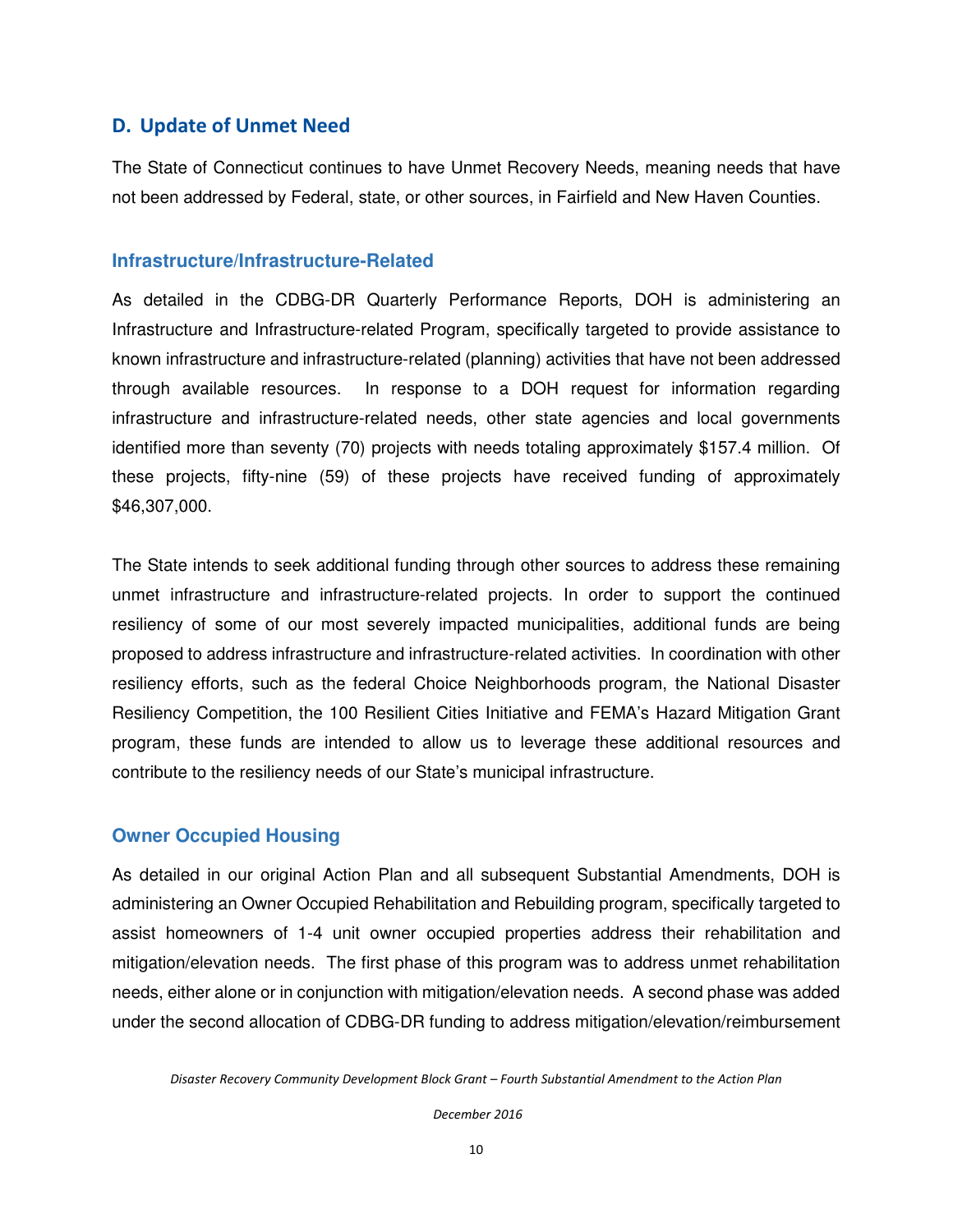needs of those 1-4 unit owner occupied properties that had been damaged by Hurricane Sandy, but were able to address their needs through insurance proceeds, FEMA and/or SBA assistance.

We have reviewed our current application list to identify the number of homes that will not be served by these programs due to insufficient funding. In order to accomplish this analysis, we made the following assumptions:

- There is remaining Unmet Need existing among homeowners in both New Haven and Fairfield County consisting of those on our current application list;
- Mitigation/elevation needs exist in both New Haven and Fairfield County consisting of those on our current application list; and,
- Cost estimates for Unmet Need were determined using the average cost of assisted or tobe-assisted homeowners in the respective counties from our database.

As described above, there are approximately three hundred fifty-seven (357) homeowners that have remaining unmet need which cannot be addressed with the available funding under the CDBG-DR requirements. It is estimated that this remaining unmet need has a value of \$53,550,000.

# **Multifamily Housing**

As detailed on page 53 of our original Action Plan, DOH is administering a Multifamily Rehabilitation/Rebuilding and Mitigation program, specifically targeted to low and moderate income multifamily properties with unmet need, with an emphasis on state or federal public housing. There were more than 815 units of state or federal public housing located within the 100 Year Flood Plan in Fairfield County. In addition, there have been identified approximately 80 units of privately-owned smaller scale scattered site multifamily rental units in need of assistance. The total estimated need associated with the rehabilitation and mitigation of these units is in excess of \$385,539,005, with an estimated unmet need of more than \$114,800,000.

DOH anticipated using significant state and other resources to leverage these activities, and originally allocated \$26,000,000 of the available CDBG-DR funding to address these needs. These other resources include state taxable and tax exempt bond financing, federal Low Income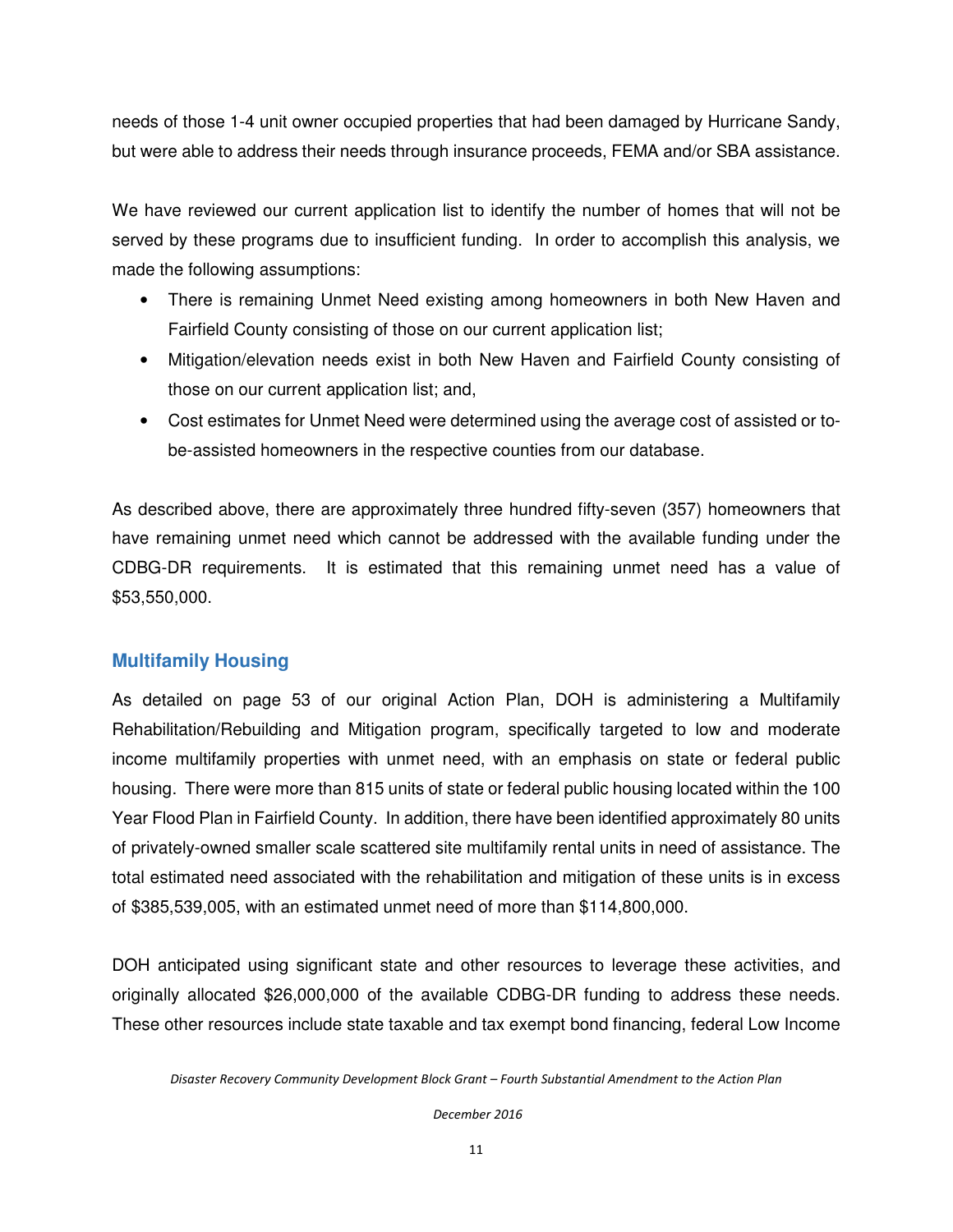Housing Tax Credits (both 4% and 9% credits), as well as conventional housing financing. Based on activity to date, DOH has identified the need for an additional \$3,000,000 in order to achieve the first phase of redevelopment and replacement of these units. As this table shows, there is significant remaining unmet need relative to the rehabilitation or replacement of these units.

| Table 1 Summary of Multifamily Unmet Need |                                              |                                     |                            |                              |                                                                                    |                                |  |
|-------------------------------------------|----------------------------------------------|-------------------------------------|----------------------------|------------------------------|------------------------------------------------------------------------------------|--------------------------------|--|
| <b>Town/County</b>                        | <b>Project Name</b>                          | <b>Total # of Units Development</b> | <b>Total</b><br>Cost       | <b>CDBG-DR</b><br>Assistance | <b>Estimated</b><br>Assistance<br>Other<br><b>Sources</b><br>(DOH/LIHTC/<br>Other) | Remaining<br><b>Unmet Need</b> |  |
| Stamford/Fairfield                        | Summer Place (fka: Ed Czescik Homes)         | 48                                  | \$14,525,240               | \$6,400,000                  | \$8,125,240                                                                        | \$0                            |  |
| Stamford/Fairfield                        | Scattered Site (Phase 2 of Ed Czescik Homes) | $\overline{2}$                      | \$200,000                  | \$0                          | \$100,000                                                                          | \$100,000                      |  |
| Bridgeport/Fairfield                      | Crescent Crossing (Phase 1 Marina Village)   | 93                                  | \$33,939,463               | \$6,975,000                  | \$26,964,463                                                                       | \$0                            |  |
| Bridgeport/Fairfield                      | Marina Village 2                             | 84                                  | \$29,050,960               | \$0                          | \$16,500,000                                                                       | \$12,550,960                   |  |
| Bridgeport/Fairfield                      | Marina Village 3                             | 84                                  | \$29,050,960               | \$0                          | \$16,500,000                                                                       | \$12,550,960                   |  |
| Bridgeport/Fairfield                      | Marina Village 4                             | 102                                 | \$35,500,000               | \$0                          | \$22,000,000                                                                       | \$13,500,000                   |  |
| Norwalk/Fairfield                         | Washington Village - Phase 1                 | 80                                  |                            | \$44,896,773 \$11,855,590    | \$33,041,183                                                                       | \$0                            |  |
| Norwalk/Fairfield                         | Washington Village - Phase 2                 | 85                                  | \$31,019,939               | \$0                          | \$17,000,000                                                                       | \$14,019,939                   |  |
| Norwalk/Fairfield                         | Washington Village - Phase 3                 | 108                                 | \$39,413,570               | \$0                          | \$19,000,000                                                                       | \$20,413,570                   |  |
| Stratford/Fairfield                       | <b>Meadowview Manor</b>                      | 100                                 | \$32,307,600               | \$0                          | \$32,307,600                                                                       | \$0                            |  |
|                                           | Elm Terrace                                  | 50                                  | \$16,153,800               | \$0                          | \$8,000,000                                                                        | \$8,153,800                    |  |
|                                           | Robert F. Kennedy Apartments                 | 75                                  | \$24,230,700               | \$0                          | \$12,000,000                                                                       | \$12,230,700                   |  |
| Meriden/New Haven                         | Mills Memorial Housing                       | 140                                 | \$43,000,000               | \$0                          | \$18,000,000                                                                       | \$25,000,000                   |  |
| Various/New Haven                         | <b>Scattered Site Small Multiffamily</b>     | 80                                  | \$12,250,000               | \$3,769,410                  | \$2,501,025                                                                        | \$5,979,565                    |  |
|                                           |                                              |                                     | \$385,539,005 \$29,000,000 |                              |                                                                                    | \$232,039,511 \$124,499,494    |  |

# **Summary of Unmet Housing Need**

As demonstrated above, there is significant unmet need relative to housing in the most impacted and distressed counties, Fairfield and New Haven, in excess of \$239,299,000. The Department is committed to working with these local housing authorities to identify other potential sources for the subsequent phases of redevelopment of these vital resource properties.

Disaster Recovery Community Development Block Grant – Fourth Substantial Amendment to the Action Plan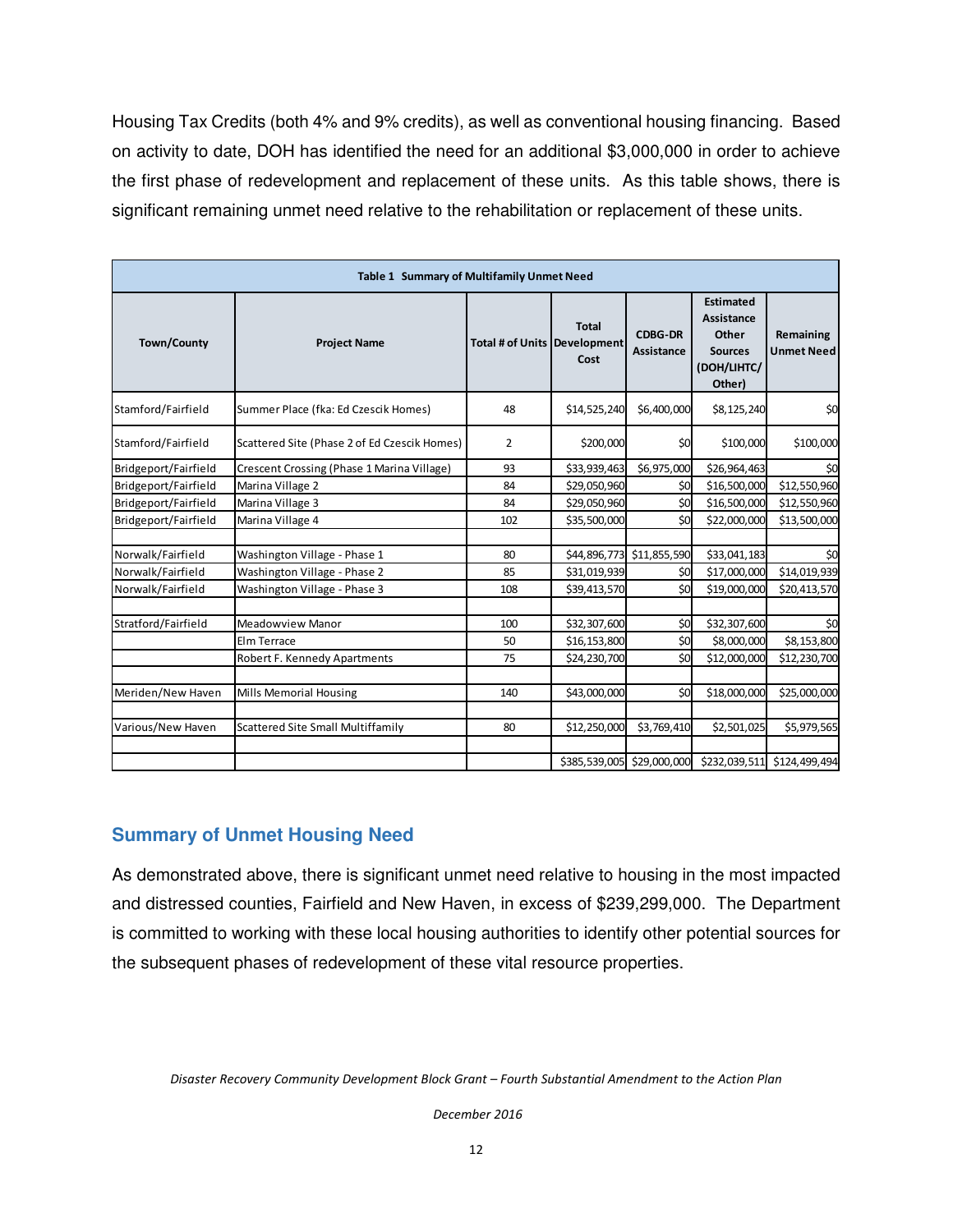# E. Reallocation of CDGB-DR Funds

# **Tranche 1, 2 and 3 Recap**

The Original Allocation table shows the activities and funding levels for Tranche 1, Tranche 2 and Tranche 3 of CDBG-DR.

| <b>Original Allocation</b>                                                                                                                                                               |                                                      |                                       |                                       |                                       |                                                     |  |
|------------------------------------------------------------------------------------------------------------------------------------------------------------------------------------------|------------------------------------------------------|---------------------------------------|---------------------------------------|---------------------------------------|-----------------------------------------------------|--|
| CDBG-DR Tranche 1, 2 and 3 Activities and Funding                                                                                                                                        |                                                      |                                       |                                       |                                       |                                                     |  |
| <b>Activity</b>                                                                                                                                                                          | <b>Unmet Need</b><br>in All Eligible<br><b>Areas</b> | <b>Tranche 1</b><br><b>Allocation</b> | <b>Tranche 2</b><br><b>Allocation</b> | <b>Tranche 3</b><br><b>Allocation</b> | <b>Resilient</b><br><b>Bridgeport</b><br><b>RBD</b> |  |
| Owner-Occupied Housing (Unmet<br>Rehabilitation<br>Need<br>and<br>Mitigation)                                                                                                            |                                                      | \$33,000,000                          | \$4,200,000                           | \$6,886,050                           | \$0                                                 |  |
| Owner-Occupied Reimbursement<br>(Completed<br>Rehab<br>and<br>Mitigation)<br>0-80% AMI - Priority One<br>80 - 120 % AMI - Priority Two<br>120 - 150% AMI - Priority Three                | \$111,500,000                                        | $\mathbf 0$                           | \$11,200,000                          | 0                                     | \$0                                                 |  |
| Owner-Occupied Mitigation<br>$0 - 100\%$ AMI - Grant<br>\$30k<br>100<br>120<br>%<br>AMI<br>grant/referral to Shoreline RF<br>120<br>150%<br>AMI<br>\$15k<br>grant/referral to Shoreup CT |                                                      | $\mathbf 0$                           | \$10,000,000                          | $\mathbf 0$                           | \$0                                                 |  |
| Multi-family (Rehab & New<br>Construction)                                                                                                                                               | \$147,907,500                                        | \$26,000,000                          | 0                                     | \$3,000,000                           | 0                                                   |  |
| Infrastructure/Public Facilities                                                                                                                                                         | \$151,600,000                                        | \$6,200,000                           | \$30,000,000                          | \$1,000,000                           | \$8,000,000                                         |  |
| Evidence-based Strategies                                                                                                                                                                | <b>NA</b>                                            | 0                                     | \$300,000                             | \$0                                   | \$0                                                 |  |
| Economic Revitalization                                                                                                                                                                  | \$10,797,888                                         | \$1,000,000                           | 0                                     | 0                                     | 0                                                   |  |
| Mitigation                                                                                                                                                                               | \$27,758,056                                         | 0                                     | $\overline{0}$                        | $\overline{0}$                        | $\overline{0}$                                      |  |
| Administration                                                                                                                                                                           | <b>NA</b>                                            | \$3,591,000                           | \$3,300,000                           | \$572,950                             | \$500,000                                           |  |
| Planning                                                                                                                                                                                 | \$25,000,000                                         | \$2,029,000                           | \$7,000,000                           | \$0                                   | \$1,500,000                                         |  |
| <b>TOTAL</b>                                                                                                                                                                             | \$474,563,444                                        | \$71,820,000                          | \$66,000,000                          | \$11,459,000                          | \$10,000,000                                        |  |

Disaster Recovery Community Development Block Grant – Fourth Substantial Amendment to the Action Plan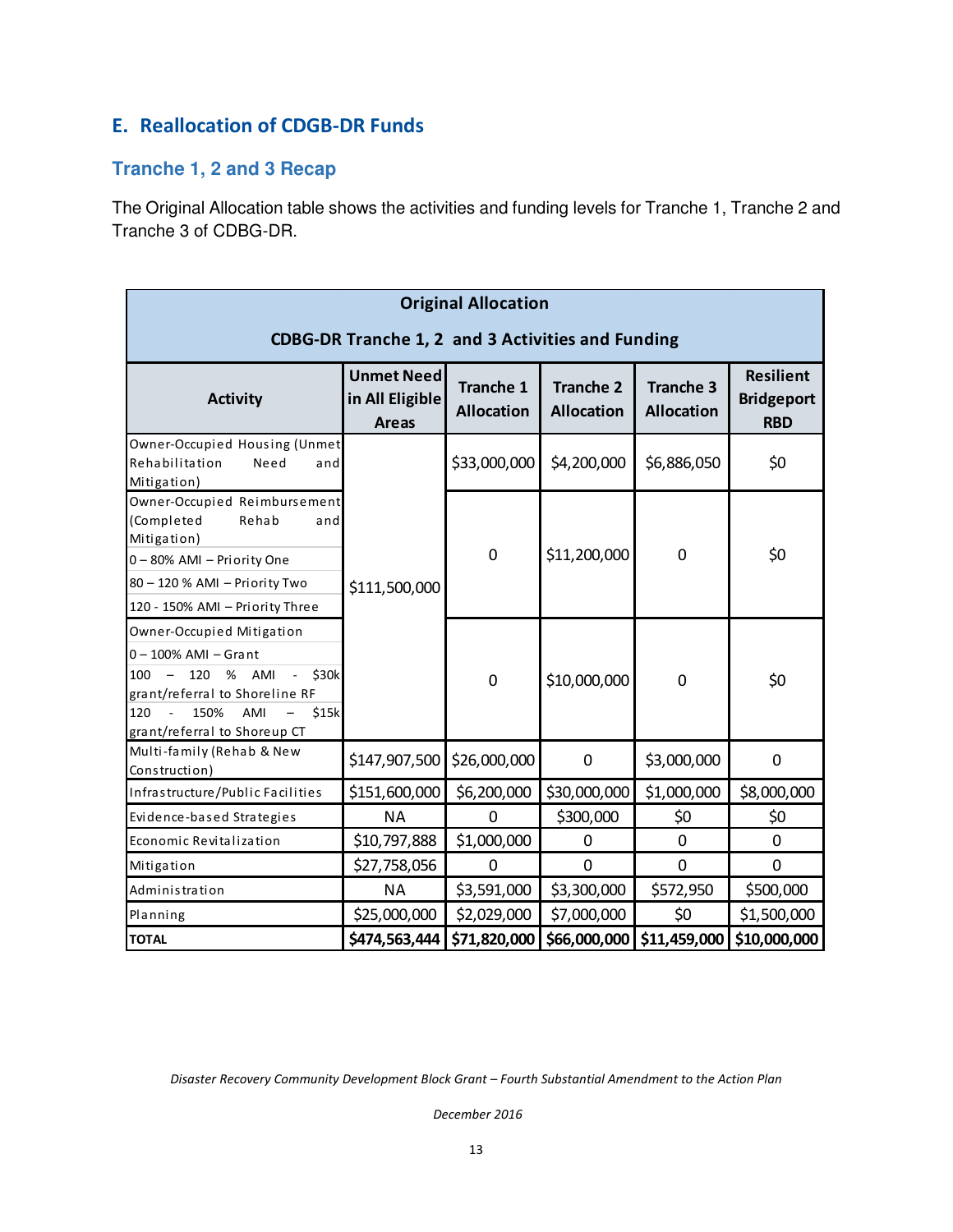# **Tranche 1, 2 and 3 Reallocation**

The Revised Allocation table shows the revised activities and funding levels for Tranche 1, Tranche 2 and Tranche 3 of CDBG-DR. Please note that there have only been minor revisions to better address the specific needs of the actual projects and activities being funded.

| <b>Revised Allocation</b><br>CDBG-DR Tranche 1, 2 and 3 Activities and Funding                                                                                                                                                                   |                                                      |                                |                                       |                                       |                                                     |  |
|--------------------------------------------------------------------------------------------------------------------------------------------------------------------------------------------------------------------------------------------------|------------------------------------------------------|--------------------------------|---------------------------------------|---------------------------------------|-----------------------------------------------------|--|
| <b>Activity</b>                                                                                                                                                                                                                                  | <b>Unmet Need</b><br>in All Eligible<br><b>Areas</b> | Tranche 1<br><b>Allocation</b> | <b>Tranche 2</b><br><b>Allocation</b> | <b>Tranche 3</b><br><b>Allocation</b> | <b>Resilient</b><br><b>Bridgeport</b><br><b>RBD</b> |  |
| Owner-Occupied Housing (Unmet<br>Rehabilitation<br>Need<br>and<br>Mitigation)                                                                                                                                                                    |                                                      |                                | \$4,200,000                           | \$2,886,050                           | 0                                                   |  |
| Owner-Occupied<br>Housing<br>(Completed<br>Rehab<br>Reimbursement and Mitigation)<br>0-80% AMI - Priority One<br>80 - 120 % AMI - Priority Two<br>120 - 150% AMI - Priority Three                                                                | \$111,500,000                                        | \$33,306,000                   | \$10,200,000                          | 0                                     | 0                                                   |  |
| Owner-Occupied<br>Housing/Mitigation<br>$0 - 100\%$ AMI - Grant<br>\$30k<br>100<br>120<br>%<br>AMI<br>$\overline{\phantom{0}}$<br>$\frac{1}{2}$<br>grant/referral to Shoreline RF<br>\$15k<br>120<br>150%<br>AMI<br>grant/referral to Shoreup CT |                                                      | $\mathbf 0$                    | \$11,000,000                          | \$3,000,000                           | $\mathbf 0$                                         |  |
| Multi-family (Rehab & New<br>Construction)                                                                                                                                                                                                       | \$147,907,500                                        | \$26,000,000                   | 0                                     | \$4,000,000                           | $\mathbf 0$                                         |  |
| Infrastructure/Public Facilities                                                                                                                                                                                                                 | \$151,600,000                                        | \$6,119,000                    | \$30,000,000                          | \$1,000,000                           | \$8,000,000                                         |  |
| Evidence-based Strategies                                                                                                                                                                                                                        | <b>NA</b>                                            | $\mathbf 0$                    | \$300,000                             | $\mathbf 0$                           | $\mathbf 0$                                         |  |
| Economic Revitalization                                                                                                                                                                                                                          | \$10,797,888                                         | \$194,000                      | 0                                     | $\Omega$                              | $\overline{0}$                                      |  |
| Mitigation                                                                                                                                                                                                                                       | \$27,758,056                                         | $\Omega$                       | 0                                     | $\mathbf 0$                           | $\mathbf 0$                                         |  |
| Administration                                                                                                                                                                                                                                   | <b>NA</b>                                            | \$3,591,000                    | \$3,300,000                           | \$572,950                             | \$500,000                                           |  |
| Planning                                                                                                                                                                                                                                         | \$25,000,000                                         | \$2,600,000                    | \$7,000,000                           | $\mathbf 0$                           | \$1,500,000                                         |  |
| <b>TOTAL</b>                                                                                                                                                                                                                                     | \$474,563,444                                        | \$71,820,000                   | \$66,000,000                          | \$11,459,000                          | \$10,000,000                                        |  |

Disaster Recovery Community Development Block Grant – Fourth Substantial Amendment to the Action Plan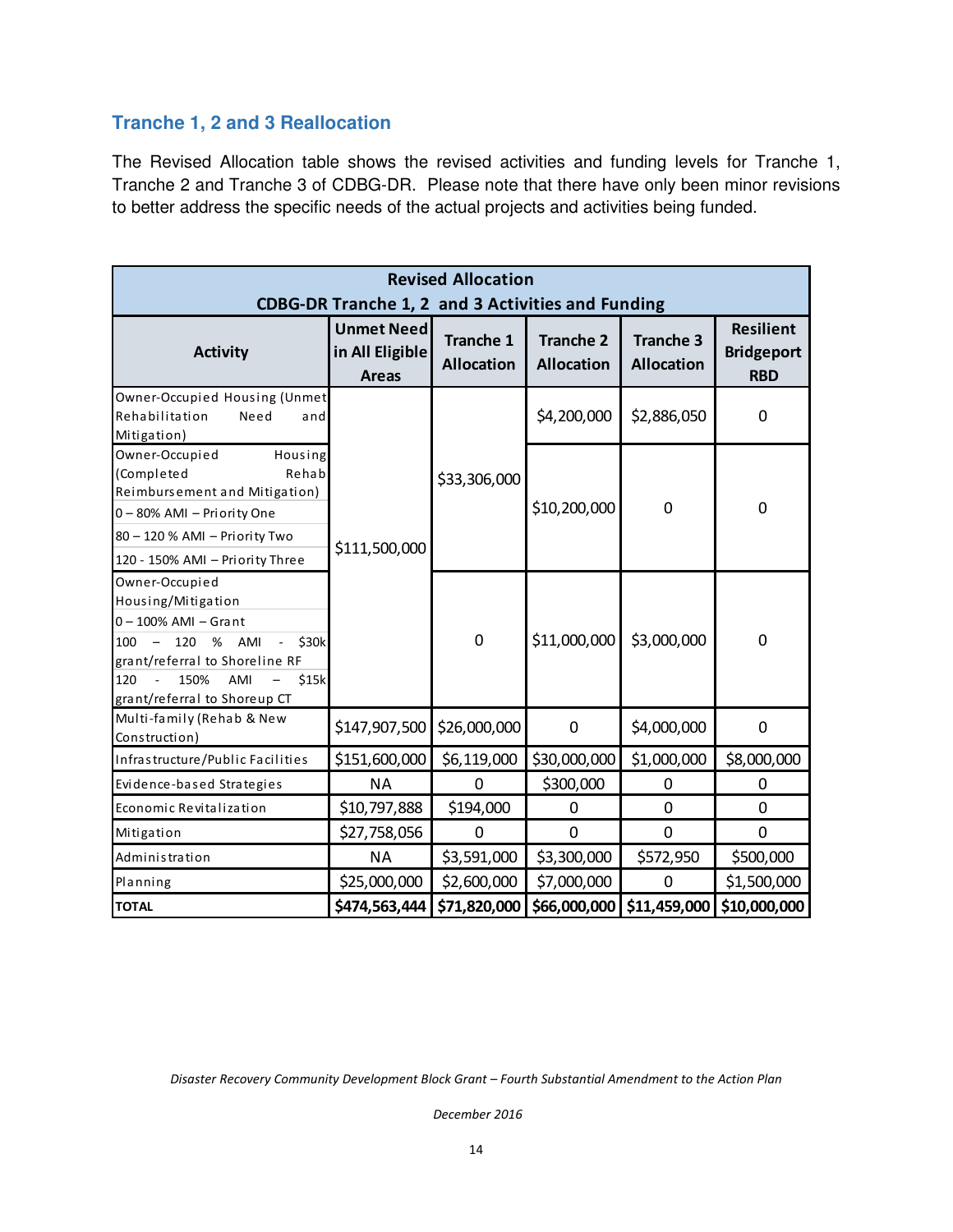# **Administration of the Program**

DOH administers the Tranche 1, Tranche 2 and Tranche 3 Funds through selective application processes wherever feasible. The project eligibility requirements implemented by DOH include the following (though not all requirements will apply to all types of projects):

- Applicants must be "Eligible Applicants" as defined by HUD program regulations as modified by the Federal Register Notice;
- Proposed activity must be an "Eligible Activity" as defined by HUD program regulations as modified by the Federal Register Notice;
- Projects much meet at least one National Objective and such national Objective(s) must be fully supported within the application;
- Consistency with the goals and strategies of the Action Plan must be demonstrated;
- Fair Housing and Equal Opportunity Compliance must be evidenced by a Fair Housing Action Plan that complies with DOH's guidelines/policies; and
- Applicants must be in compliance with all existing assistance agreements with DOH and cannot be in default under any CHFA or HUD-administered program.

# **Owner-Occupied Housing (Unmet Rehabilitation & Mitigation)**

#### Grant Caps

- The total grant minimum including mitigation is \$10,000.
- The total grant maximum including mitigation is \$250,000.
- Waivers of the grant cap for low to moderate income families may be granted on a caseby-case basis.

#### Funding Priorities

- Priority 1: Assist households whose income is less than 80% of the AMI and who are also currently displaced from their home.
- Priority 2: Assist those whose income is less than 80% of the AMI.
- Priority 3: Assist households whose income is between 80% and 120% of the AMI and who are also currently displaced from their home.
- Priority 4: Assist those whose income is 80% to 120%.
- Priority 5: Assist households whose income is above 120% of the AMI and who are also currently displaced from their home.
- Priority 6: Assist those whose income is above 120% of AMI depending on funding availability.

Disaster Recovery Community Development Block Grant – Fourth Substantial Amendment to the Action Plan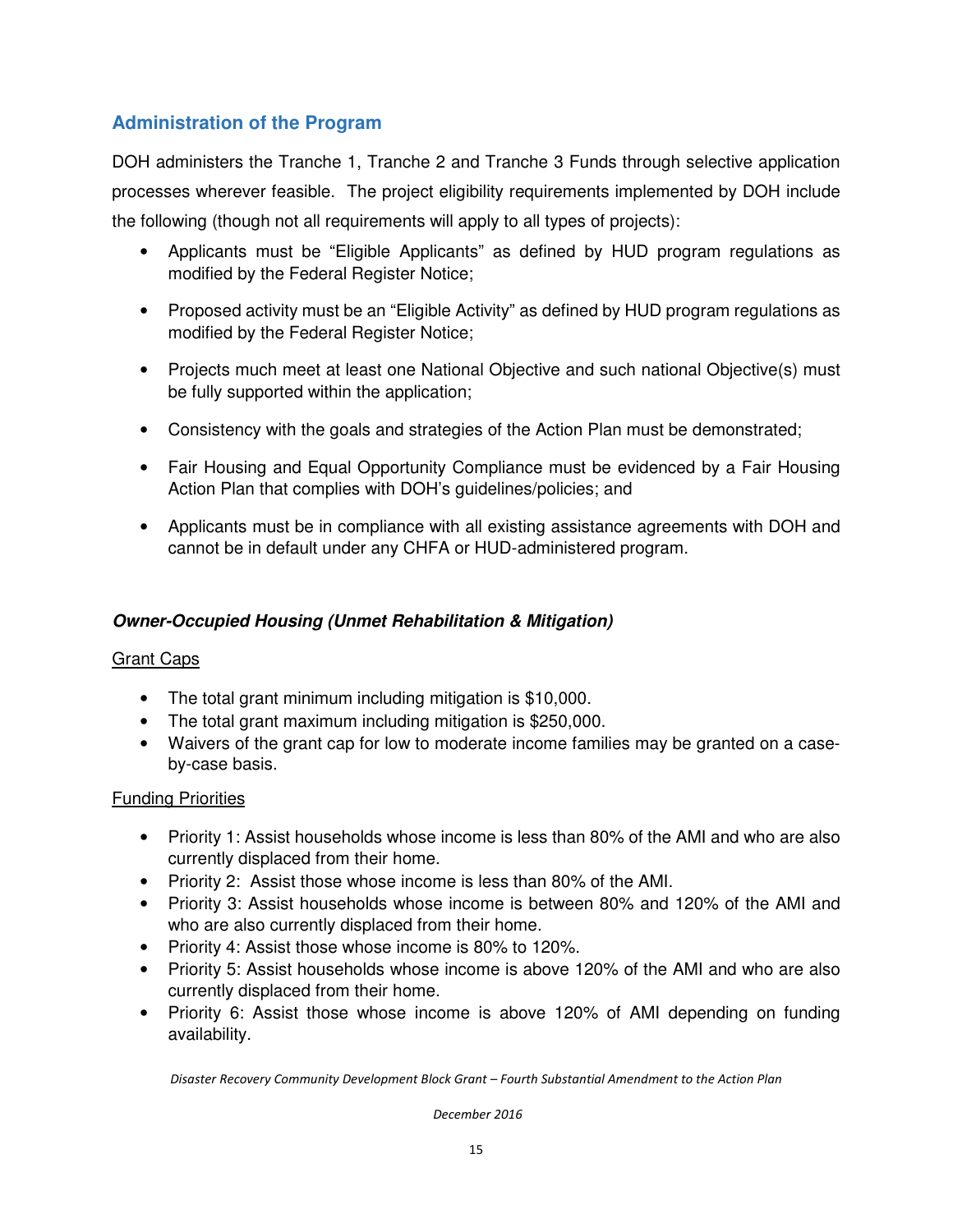# **Owner-Occupied Reimbursement (Completed Rehabilitation including Mitigation, where appropriate)**

#### Grant Caps

- There is no minimum reimbursement level.
- The total grant maximum including mitigation is \$150,000.

#### Funding Priorities

- Priority 1: Reimbursement for completed activity of those whose income is less than 80% of the AMI.
- Priority 2: Reimbursement for completed activity of those whose income is 80% to 120% of AMI.
- Priority 3: Reimbursement for completed activity of those whose income is 120% to 150% of AMI.
- Priority 4: Depending on funding availability, reimbursement for completed activity of those whose income is over 150% of AMI.

#### **Owner-Occupied Mitigation (Mitigation Only activities)**

#### Grant Caps

- The total grant minimum for mitigation is \$10,000.
- The total grant maximum for mitigation is \$250,000.

#### Funding Priorities

- Priority 1: Reimbursement grant up to \$250,000 and a referral to SHOREUP CT to those whose income is less than 100% of the AMI. (Note: LMI applicants at or below 80% of AMI may be eligible for a waiver up to 100% of the mitigation cost).
- Priority 2: Reimbursement grant up to \$100,000 and a referral to SHOREUP CT to those whose income is 100% to 120%.
- Priority 3: Reimbursement grant up to \$60,000 and a referral to the SHOREUP CT to those whose income is 120% to 150%.
- Priority 4: Reimbursement grant up to \$30,000 and a referral to the SHOREUP CT to those whose income is above 150% of AMI.

Disaster Recovery Community Development Block Grant – Fourth Substantial Amendment to the Action Plan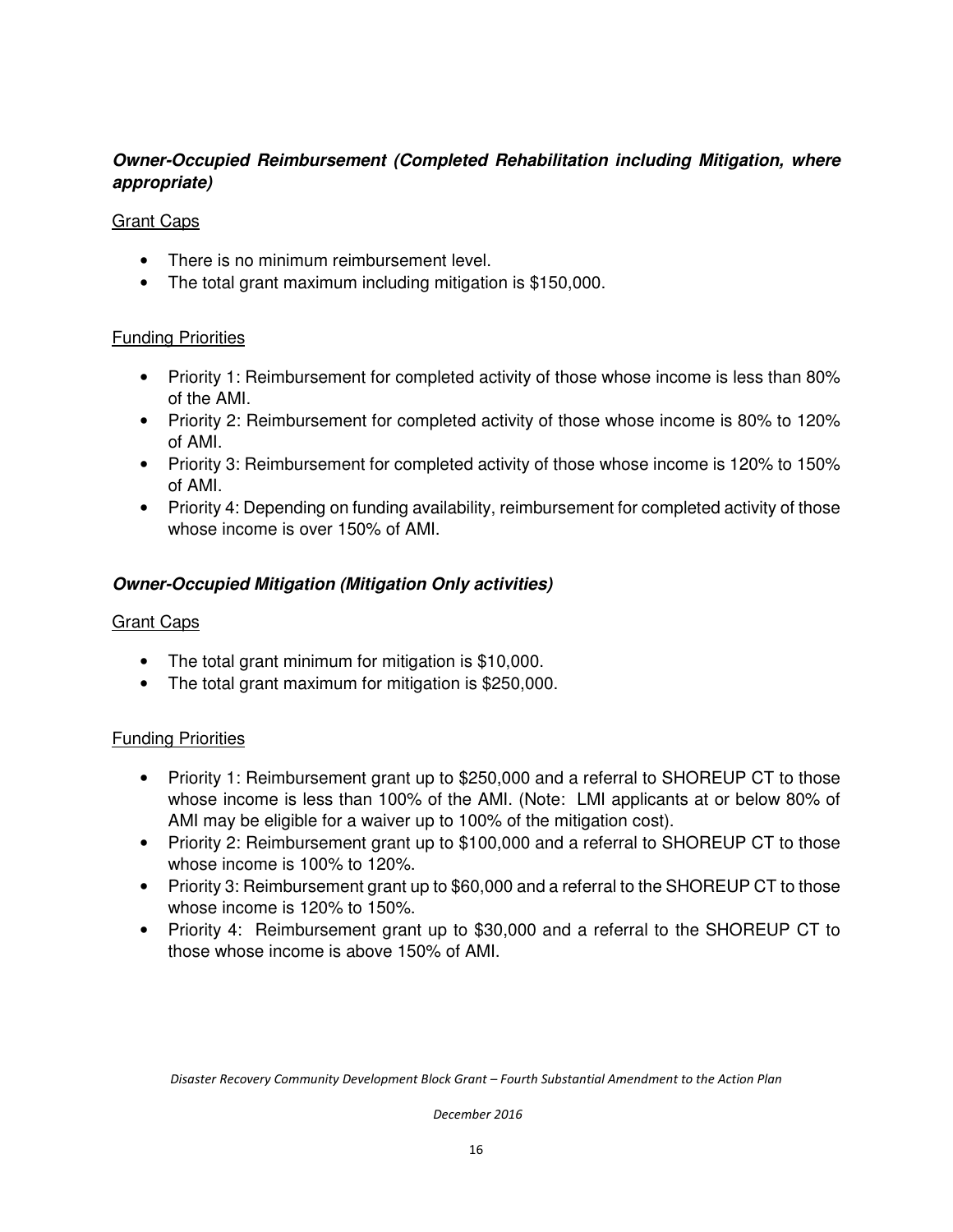Due to federal limitations, second homes are not eligible for assistance. Any individuals identified as requesting assistance for "second homes" will be referred to SHOREUP CT for potential assistance.

#### **Multi-family Housing (Rehabilitation, New Construction & Mitigation):**

The Multifamily CDBG-DR assistance programs provide funding for necessary expenses related to disaster relief, long-term recovery and restoration of multifamily housing impacted as a result of Superstorm Sandy. This assistance targets eligible Low to Moderate Income (LMI) multifamily properties with unmet need, including public housing, HUD-assisted housing, McKinney-Vento funded shelters and housing for the homeless, which were damaged by Superstorm Sandy and depending upon state and/or federal requirements, located either within or outside the 100 or 500 year floodplain in any eligible community located in the four designated counties with emphasis on properties located in Fairfield and New Haven counties.

#### Grant Caps

1. Scattered Site Rehabilitation and Rebuilding Program (SSRR) (non-owner occupied)

- The total grant minimum including mitigation, as indicated above is \$10,000.
- The total grant maximum including mitigation, as indicated above is \$250,000.

2. Multifamily Rehabilitation Program (Outside the floodplain) (MFRO)

- The minimum grant allowed for rehabilitation, reconstruction and/or mitigation per unit is \$5,000.
- The maximum grant allowed for rehabilitation, reconstruction and/or mitigation per unit is \$75,000.
- 3. Multifamily Rehabilitation/Rebuilding & Mitigation Program (Inside the floodplain) (RRMI)
	- The minimum grant allowed for rehabilitation, reconstruction and/or mitigation per unit is \$5,000.
	- The maximum grant allowed for rehabilitation, reconstruction and/or mitigation per unit is \$75,000.

Disaster Recovery Community Development Block Grant – Fourth Substantial Amendment to the Action Plan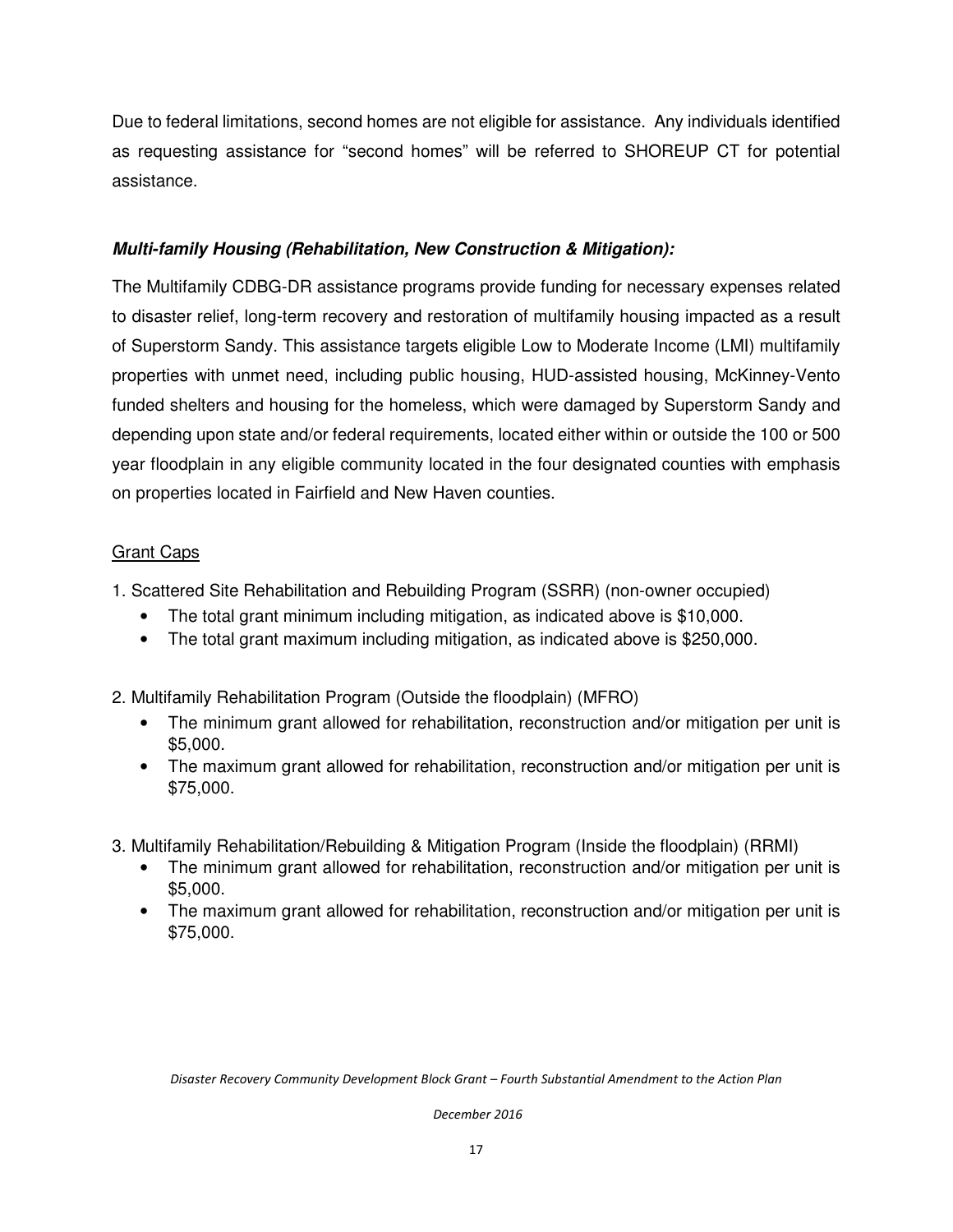#### Funding Priorities

- Projects that benefit LMI persons and/or are located in LMI Areas (i.e. an area with household incomes at or below 80% of the area median income);
- Projects that enable the State to satisfy the federal requirement that at least 80% of CDBG-DR funds be spent in Fairfield and New Haven Counties;
- Projects that include deep income targeted units (i.e. units for extremely low income persons or families, the homeless or persons at risk of becoming homeless);
- Projects that address conditions that threaten the health and safety of either the occupants or the public;
- Projects that contribute significantly to the long-term recovery and economic revitalization of the affected area;
- Projects undertaken on behalf of a beneficiary or sponsor that commits to contribute financially in the repair, construction or mitigation of the project (this can be through private insurance, NFIP, FEMA, SBA, and/or other sources); and
- Mitigation cost effective resiliency and other activities designed to harden the property in order to minimize reoccurrence of storm damage whenever possible when undertaken with rehabilitation to correct the damage conditions caused by the disaster.
- Projects involving the relocation of existing multifamily housing that serves LMI persons and is located within the 100 year floodplain in New Haven and Fairfield Counties.
- Projects involving the repair and rehabilitation of LMI housing located outside the 100 year floodplain in New Haven and Fairfield Counties.

# **Economic Revitalization:**

# **Grant Caps**

- There is no minimum grant requirement.
- The maximum grant for economic revitalization is \$50,000 from CDBG-DR and \$50,000 from the State Small Business Express Program per business.
- There are also loan funds available in accordance with the current State Small Business Express Program guidelines.

#### Funding Priorities

Any small business in one of the four eligible counties is eligible to participate.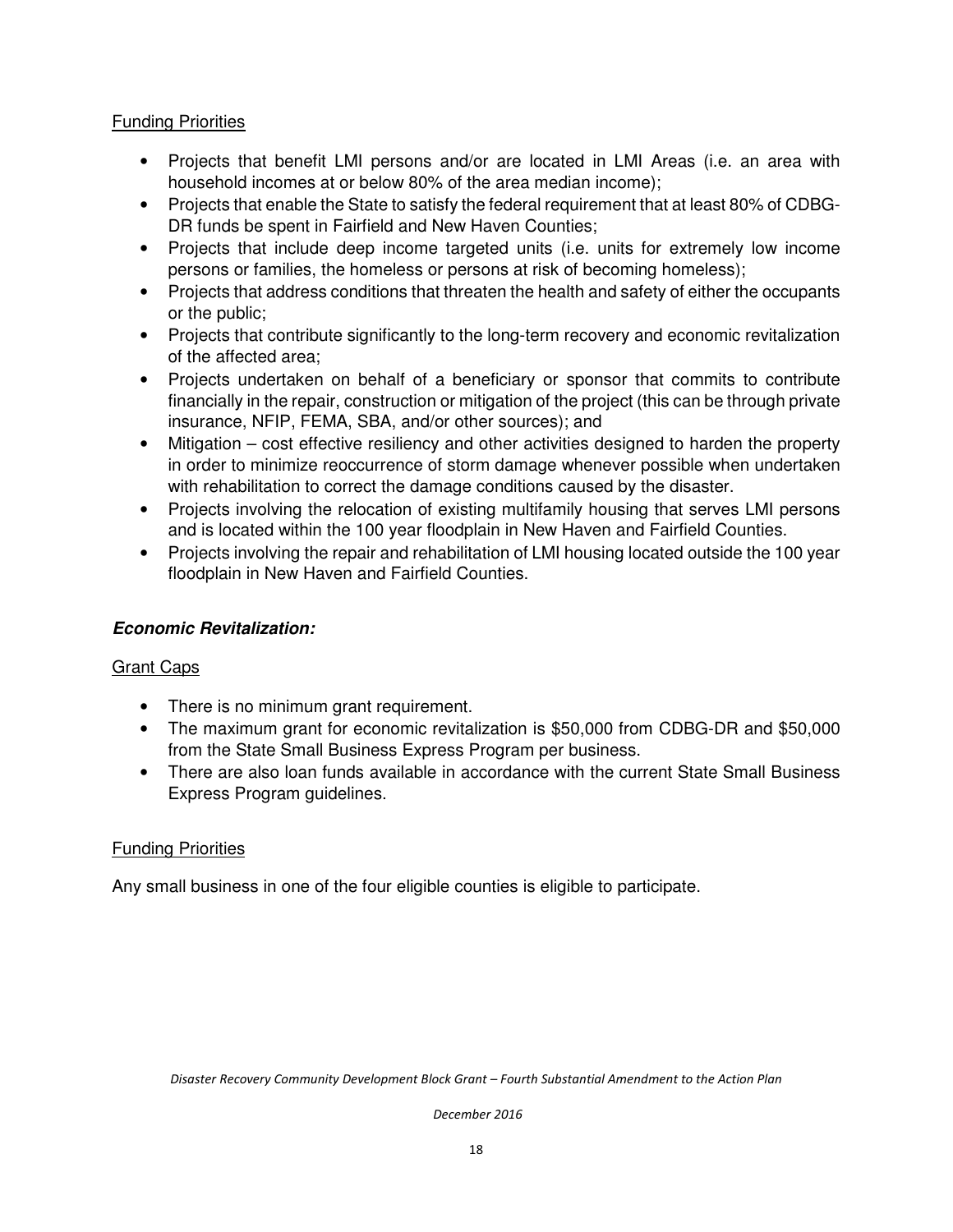#### **Infrastructure/Infrastructure-related Projects**

#### Grant Caps

There are no grant caps associated with this activity. However, local governments will be required to provide a 25% match toward the total development cost of the activity for the second and third tranches of funding.

#### Funding Priorities

- Restoration or replacement of infrastructure damaged as a result of Superstorm Sandy, especially for projects that are vital for the redevelopment of properties damaged as a result of Superstorm Sandy.
- Resilience/mitigation activities related to water or wastewater systems.
- Resilience/mitigation activities related to streets and/or drainage systems.
- Resilience/mitigation of transportation systems and controls.
- Resilience/mitigation of energy systems.
- Other mitigation activities.

All potential infrastructure or infrastructure-related projects must have been identified on or before the 18 month anniversary of Superstorm Sandy, which would allow them to meet the Urgent Need national objective.

By their nature, these infrastructure and infrastructure-related projects meet the criteria for "Urgent Need":

- **1.** Regional climate change has resulted in a sudden and unexpected need to address these activities;
- **2.** Failure to take on these activities would result in an immediate or future threat to the health and welfare of the community;
- **3.** As previously noted, all potential infrastructure or infrastructure-related projects must have been identified on or before the 18 month anniversary of Superstorm Sandy; and
- **4.** There are currently no other funds available to carry out these activities.

#### **Evidence-based Strategies**

DOH is interested in pursuing homeless prevention strategies with strong evidence of impact that, if successfully replicated and scaled, could reduce future demand for government funding. DOH will seek assistance in the implementation of a demonstration project that will attempt to address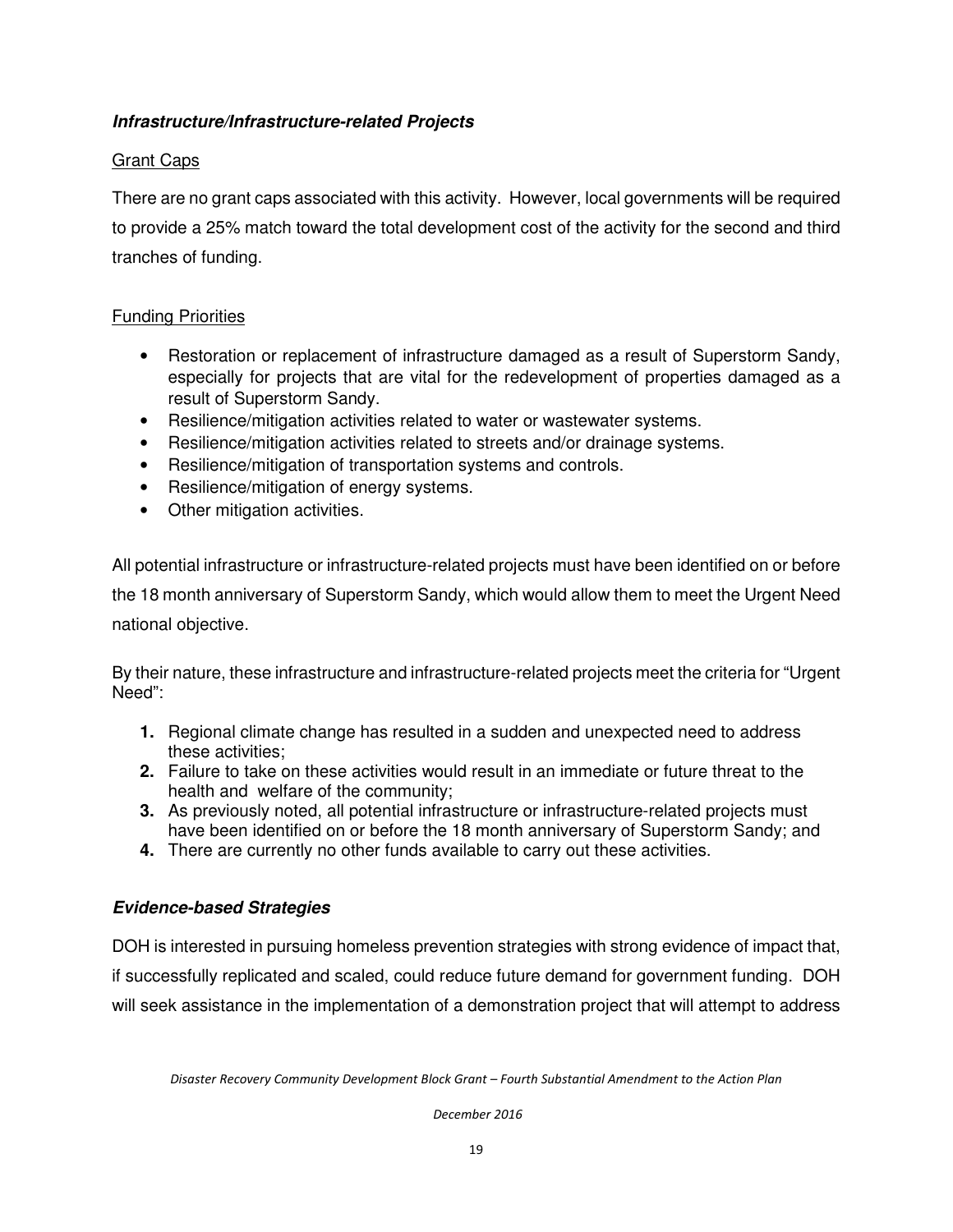homeless prevention, with the intention to reduce or eliminate recidivism or chronic homelessness.

DOH, in coordination with the Department of Mental Health and Addiction Services (DMHAS), intends to respond to a Request for Proposals from the Corporation for Supportive Housing in pursuit of a grant up to \$150,000 in support of this activity. If successful in receiving this grant, DOH and DMHAS will leverage these two funding sources to determine if "pay for success" can be a working model in Connecticut.

#### **Planning for Mitigation/Resiliency**

The State recognizes that future storms may severely damage homes, businesses, infrastructure and public facilities in municipalities throughout Connecticut. It is essential that our infrastructure and public facilities be hardened in anticipation of these events. Based on input from other state agencies and local governments, DOH continues to support a coordinated effort to promote consistency in resiliency and mitigation planning across State agencies and local governments, training and capacity building initiatives to promote preparedness, hazard mitigation, and future disaster resilience at the local, regional and state level, and specific studies to coordinated, cost effective long-term resiliency and mitigation investments, including the development of "green" initiatives.

Also, in accordance with the federal guidelines, the State will utilize a portion of these Planning funds to offset the costs incurred to develop the proposed programs and activities through which CDBG-DR funds will be administered.

#### **Administration**

Total administrative fees for CDBG-DR are set by HUD at 5% of the total allocation. In part, this is due to HUD's recognition that the potential for fraud, waste and abuse is significant with any large federal program based on past experience nationally. As a result, the financial and programmatic requirements for the use, distribution, and monitoring of these funds are stringent. In order to meet these stringent obligations significant staff and administrative resources are necessary to ensure federal compliance.

Disaster Recovery Community Development Block Grant – Fourth Substantial Amendment to the Action Plan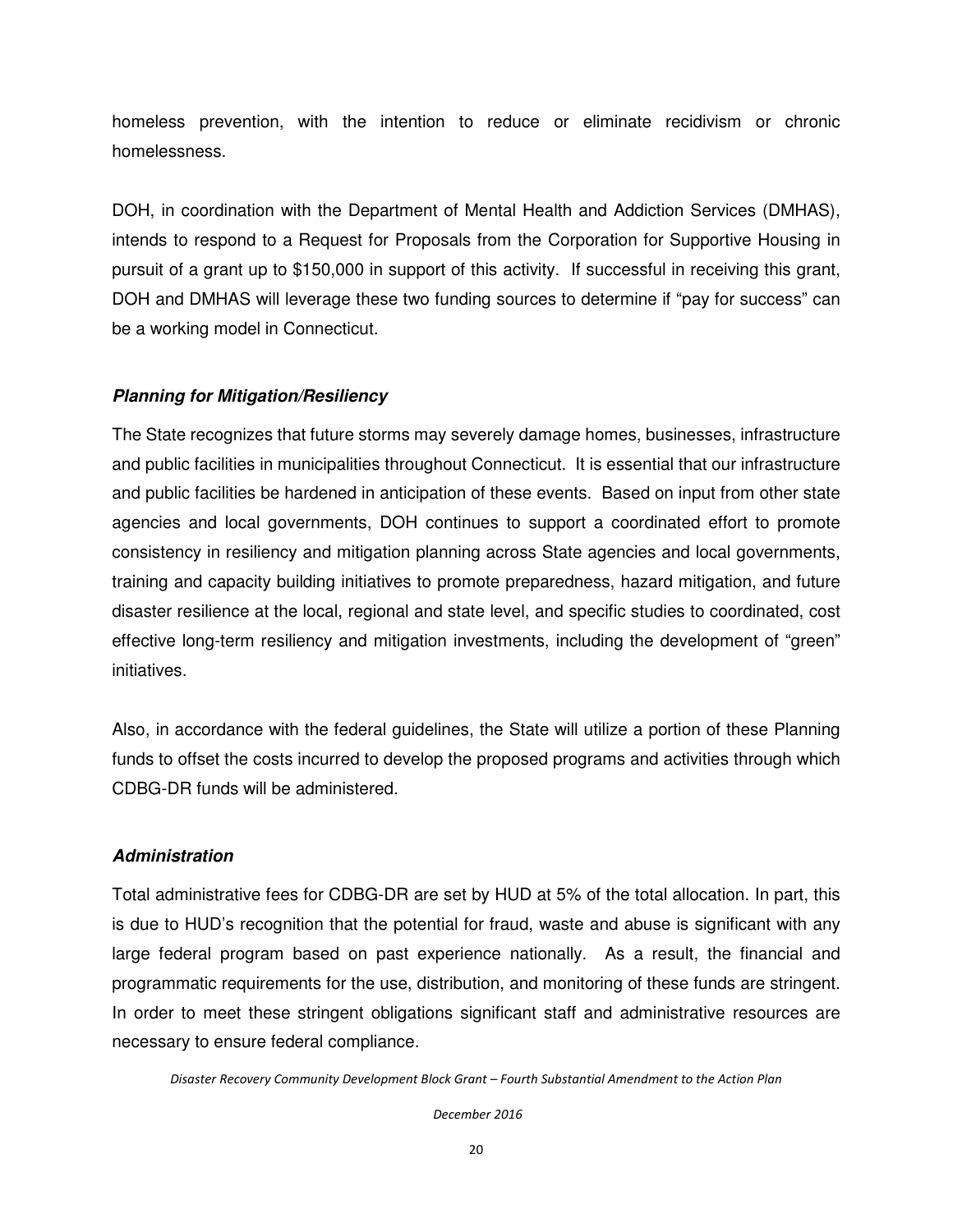In addition, there are long term compliance and monitoring requirements associated with CDBG-DR funds that will require oversight by the State well beyond the period during which program funds may be expended. Specifically, all program funds must be committed to specific projects on or before June 1, 2018. As required in the Federal Notice, all program funds must be fully expended, with all projects completed before March 19, 2019. However, some projects will require compliance monitoring by the State for up to fifteen years beyond 2019. In order to effectively administer CDBG-DR funds, consistent with these federal requirements, and to ensure that the necessary safe guards are provided, and monitoring processes and procedures are established and followed, the State intends to utilize the full allotment of administrative funds allowed under the Federal Register Notice. However, prior to the commitment date noted above, the State can request that a portion of these funds be reallocated to program activity as necessary and DOH intends to use these funds for such purpose, if appropriate.

#### **Future Adjustments in Distributions**

In accordance with federal guidelines, and as demonstrated in this Substantial Amendment, any proposed alterations or modifications in these distributions in excess of 25% of the original distribution require the preparation and submission of an amended Substantial Amendment. This Substantial Amendment includes such an adjustment; see Revised Allocation Table on page 12 of this Substantial Amendment.

# F. Update on National Disaster Resilience (NDR)

The State of Connecticut, through a collaboration of state agencies lead by DOH, was successful in competing for funding under the National Disaster Resilience Competition, and as noticed in the Federal Register, Vol. 81, No. 109; June 7, 2016 Page 36557, titled: "National Disaster Resilience Competition Grant Requirements", was awarded \$54,277,359 in support of various activities in Bridgeport, Connecticut, as well as New Haven/Fairfield Counties.

Since that original notification, DOH has been working with HUD to implement the National Disaster Resilience (NDR) grant. The successful administration of these funds, in full compliance with the original application and the federal regulations associated with NDR continues to a high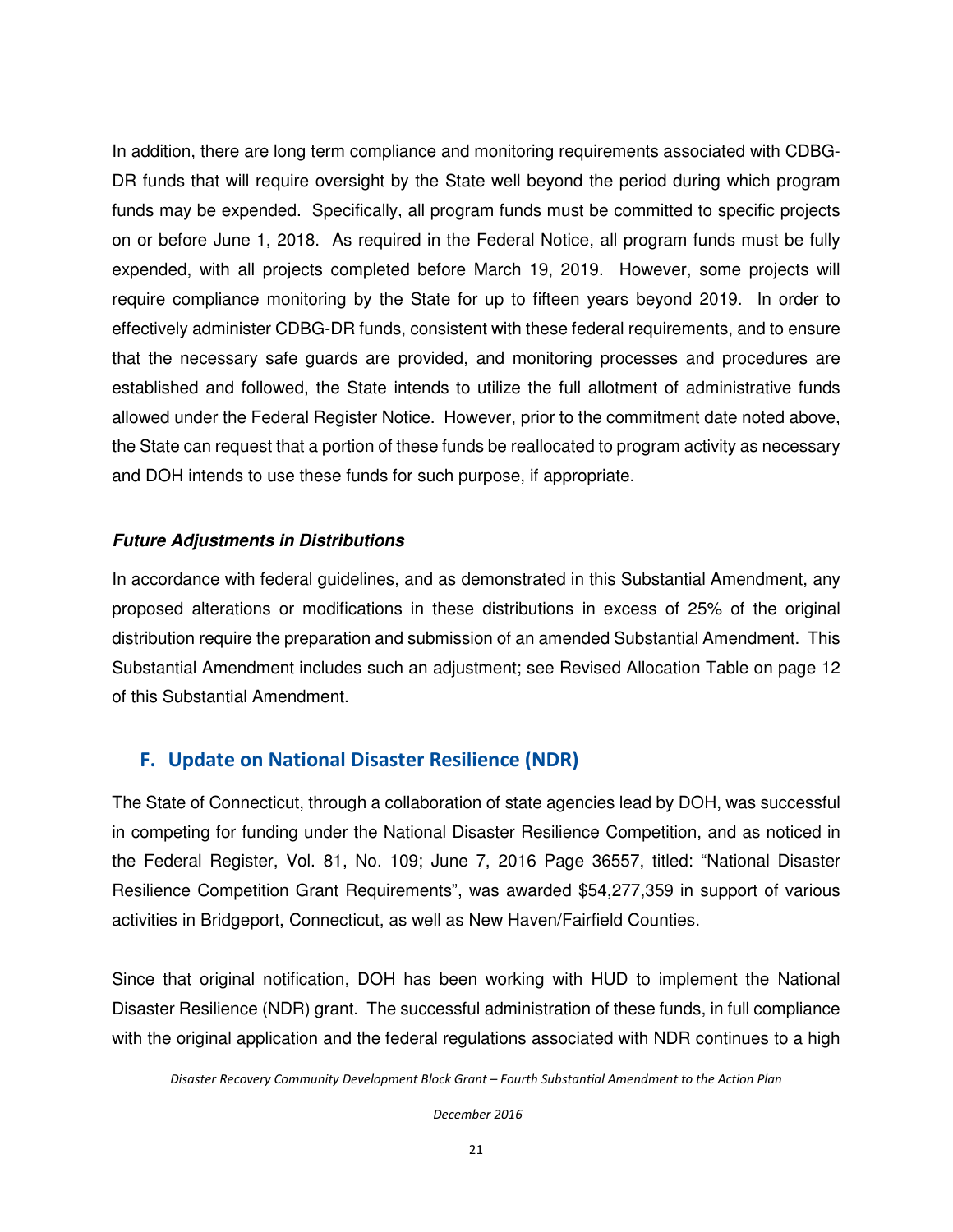priority for DOH. Although a contract has not yet been executed for these grant funds, DOH has carried out the following activities:

- DOH has established a website dedicated to providing information on the NDR activities, including links to NDR materials posted on the resilientbridgeport.com website
- NDR projects continue to be part of the workshops associated with the Bridgeport RBD strategy, which are held approximately bi-monthly
- Hold regular periodic meetings with potentially affected property owners to provide direct updates on concepts, plans and activities
- Convene regular periodic meetings with HUD local and regional staff to discuss the process including environmental review and coordination with RBD
- Convene pre-project development and scoping activities with Connecticut Institute for Resilience and Climate Adaptation (CIRCA) and State Agencies Fostering Resilience (SAFR)
- Develop solicitations for consultant support for multiple activities beginning with preparation of an Environmental Impact Statement covering both NDR and RBD activities
- Develop presentations on upcoming planning and project activities for multiple conferences and workshops including Connecticut Association of Floodplain Managers and the Connecticut Chapter of the National Association of Housing and Redevelopment **Officials**
- Continue collaborative conversations on "best practices" and policy development with other NDR grantees (including Norfolk, VA and New York State) on strategies for a successful rollout and implementation.

As further described in the Citizen Participation section of this Substantial Amendment, DOH is committed to a robust and meaningful community and stakeholder outreach process for NDR, in coordination with the Resilient Bridgeport pilot project.

# G. Public Notice and Inclusive Decision Processes (Citizen Participation)

The State's CDBG-DR Substantial Amendment planning process has been coordinated through a collaborative effort of local, state, federal and private sector partners. The State has offered numerous opportunities for public notice and comment on previous Substantial Amendments including, but not limited to:

- Holding meetings and/or teleconferences with the mayors and first selectman of affected communities as part of the Long Term Recovery Working Group;
- Attending monthly meetings of CONN-NAHRO (housing authorities);

Disaster Recovery Community Development Block Grant – Fourth Substantial Amendment to the Action Plan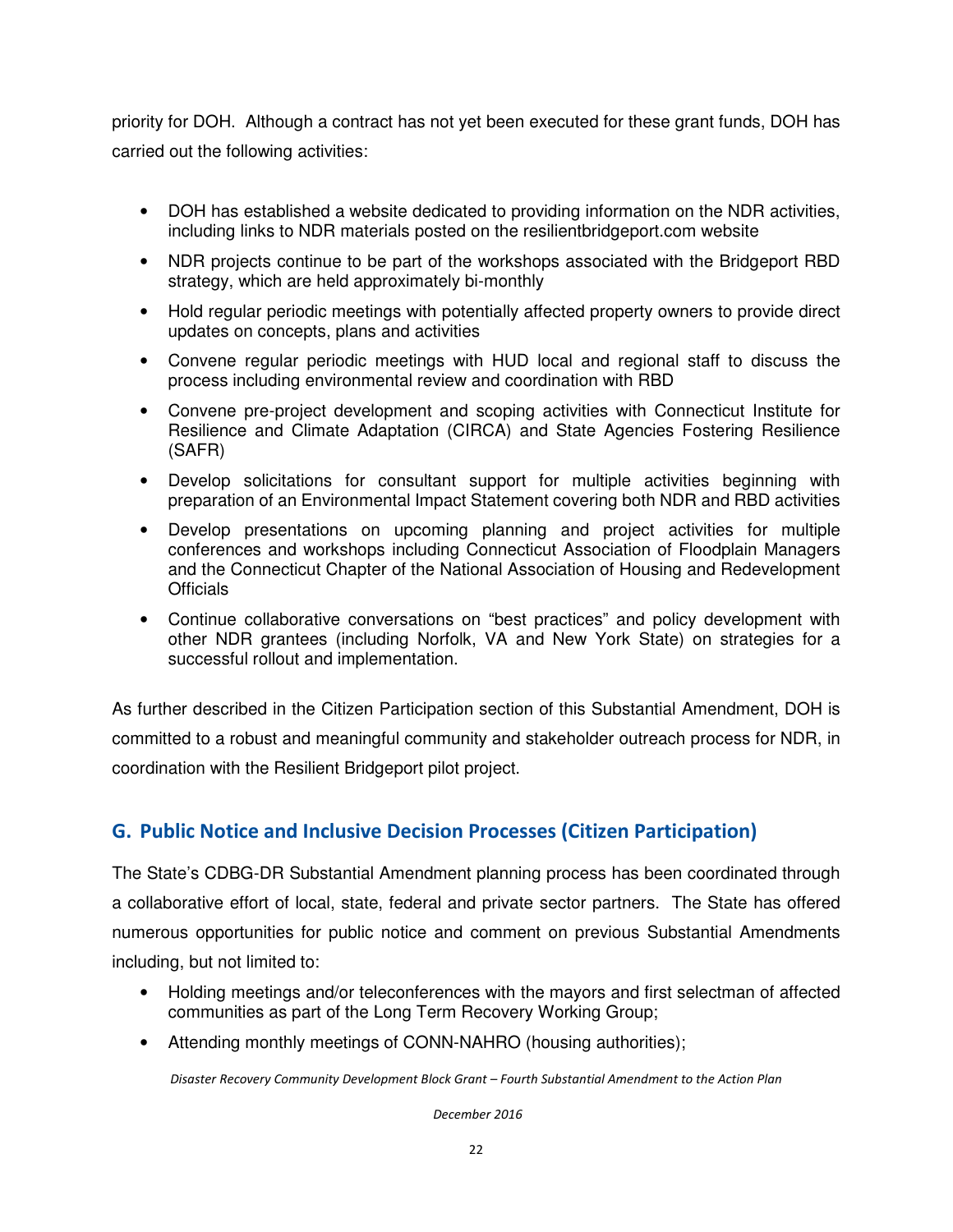- Notice of a seven-day public comment period to solicit input in the development of the Substantial Amendment was posted from December 11, 2014 through December 18, 2014;
- Holding a Public Hearing on December  $18<sup>th</sup>$ , 2014 in the City of Bridgeport in coordination with the continued community involvement relative to Resilient Bridgeport;
- Submitting an Allocation Plan to the Connecticut Legislature for the distribution of the third tranche of funding of \$11.459M and an update of the first and second tranche of funding in the amount of \$137.82M;
- Posting the full Substantial Amendment to the Action Plan Tranche 3 on the Department of Housing web site on January 8, 2015 for 30 days of public comment;
- Holding a Legislative Public Hearing on the full Amendment, with an emphasis on the Allocation of funds.

Pursuant to Section 4-28b of the Connecticut General Statutes, the Joint Standing Committees of Connecticut's General Assembly that have cognizance, are required to meet to review Community Development Block Grant Allocation Plans.

In addition, Resilient Bridgeport was created through a robust public participatory process that spanned the Rebuild by Design timeframe in 2013 and 2014. City staff worked to continue the stakeholder engagement process since the conclusion of the competition in the spring of 2014 so that there was not a major gap in the public's awareness and involvement in the initiative's progress.

DOH is committed to a robust and meaningful community and stakeholder outreach process throughout the multi-year effort to plan, design, and implement the RBD project, Resilient Bridgeport. DOH has demonstrated this commitment and its ability to achieve this desired outcome through the several month effort leading up to the competition submission and the multiyear post-award planning initiative that has allowed us to arrive with the community at this stage in the process. The meetings, workshops, events, and digital and personal outreach that has occurred to this point serve as the template for the future activities articulated in this plan.

As the grantee receiving CDGB-DR funds, DOH has a Citizen Participation Plan in place which can be found on its website at http://www.ct.gov/doh/lib/doh/citizen\_participation\_plan.pdf .

Disaster Recovery Community Development Block Grant – Fourth Substantial Amendment to the Action Plan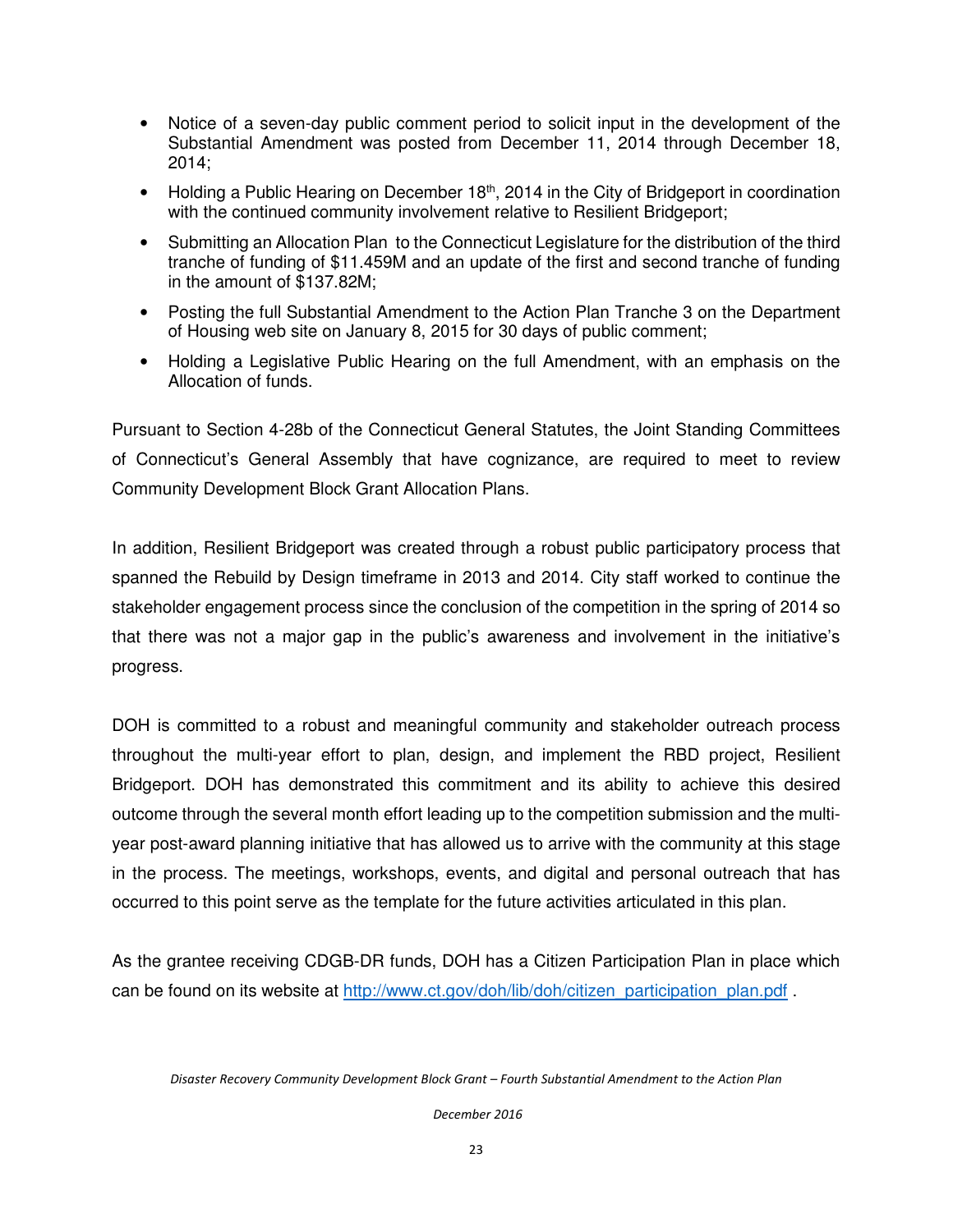The following is the project-specific Citizen Outreach Plan (COP) designed to provide a transparent and inclusive community engagement process that allows all citizens and stakeholders in the affected neighborhoods of Bridgeport and beyond the opportunity to shape, with their local knowledge and expertise, the scope, outcome, and implementation of the identified pilot project. The upcoming stages of this initiative, including the environmental review, will produce additional technical analysis that will further define the pilot project beyond its current identification. Local citizens and stakeholders will provide instrumental feedback as new information emerges to ensure that the outcomes of the ultimate pilot project are consistent with those determined through the participatory process.

Community stakeholders will be engaged during the feasibility/environmental review, design, and construction/implementation phases of the project. In developing this COP, DOH complied with all HUD citizen participation plan requirements described in Section VI of Federal Register Notice FR-5696-N-11 and will comply with the public involvement requirements of the National Environmental Policy Act (NEPA), 40 CFR Sec. 1506.6 Public Involvement.

The purpose of the Resilient Bridgeport COP is to engage and collaborate with the general public, including vulnerable and underserved populations, racial and ethnic minorities, persons with disabilities, and person with limited English proficiency, as well as municipal officials, community organizations, and the academic community, in the RBD planning, design, and implementation process.

This COP builds off of the success of the robust stakeholder engagement process that has taken place throughout the RBD competition and since the award in 2014 which has included:

- The creation of a Resilient Bridgeport website: www.resilientbridgeport.com,
- Robust use of social media including but not limited to Facebook,
- Formation of a "Think Tank" composed of neighborhood leaders to help structure the outreach process thus far,
- Approximately bi-monthly workshops utilizing participatory techniques for stakeholder engagement and resulting in detailed project feedback and direction,
- Tailored presentations and participatory opportunities for affected public housing residents, hosted at their community center, to target this underserved population,

Disaster Recovery Community Development Block Grant – Fourth Substantial Amendment to the Action Plan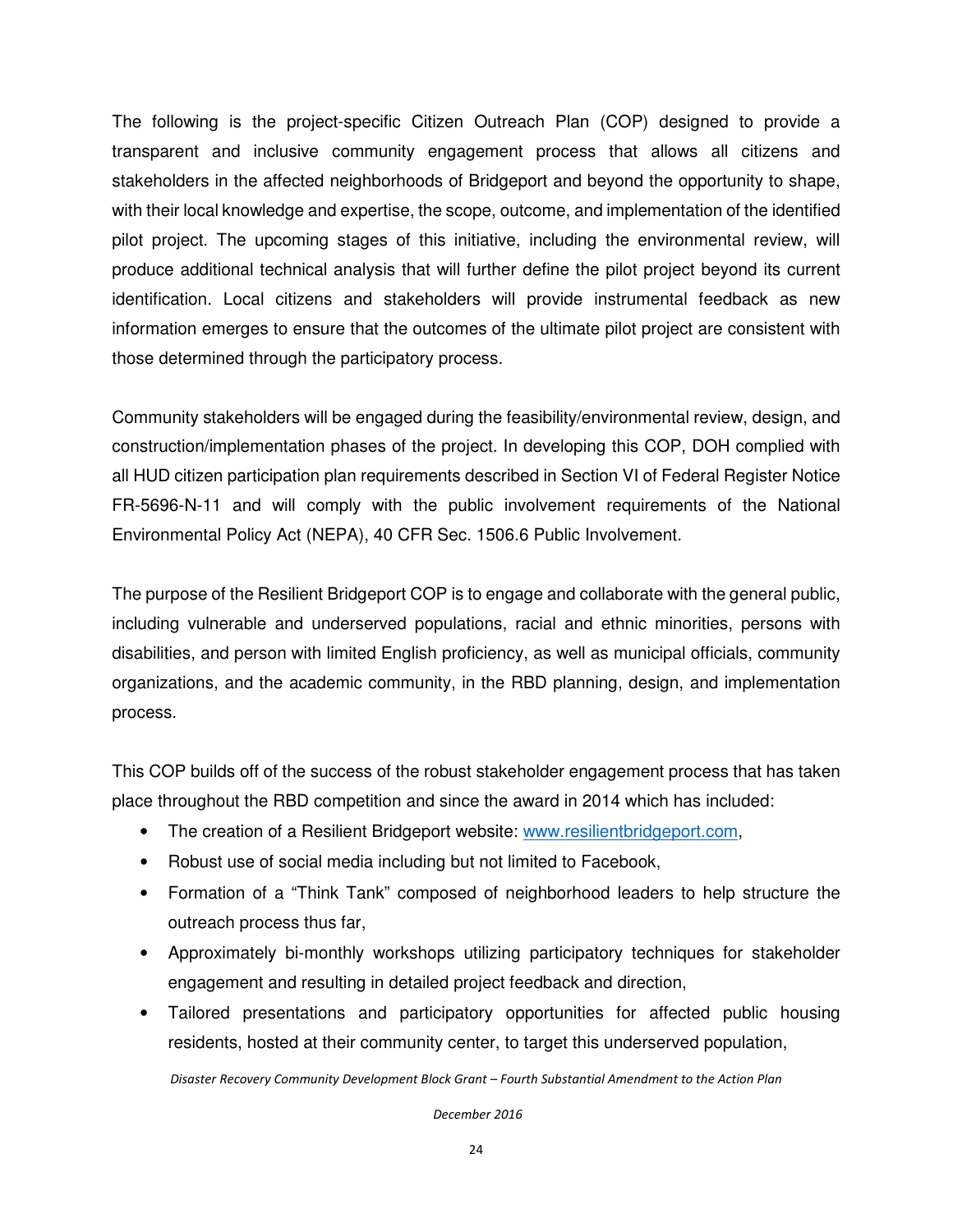- Attendance and presentation at various local community groups' regularly scheduled meetings with project updates,
- Approximately bi-monthly meetings with City agency representatives,
- Approximately bi-monthly meetings with State agency representatives,
- Regular individual meetings with affected property owners, developers, and institutions,
- Production and distribution of the Resilient Bridgeport Atlas, Resilient Bridgeport broadsheets, and YouTube videos of lectures from outside experts, and
- The establishment of a project storefront where materials related to the project progress are posted on boards and windows, meetings and events are held, and drop-ins are
- Welcome from neighborhood stakeholders interested in learning more.

Taking the lessons learned from the process to date, going forward, this COP proposes the establishment of a Community Advisory Committee and a Technical Advisory Committee to formalize the relationships that have been built thus far and guide the process as it continues. Community Advisory Committee (CAC). The CAC will be composed of elected representatives from the public sector, representatives of neighborhood organizations and the most impacted public housing and adjacent co-op, and key institutions and businesses located proximate to the pilot project. The CAC will replace the "Think Tank" utilized thus far in the planning stage of the process. The CAC will meet regularly and may include representatives from the following:

- Mayor's Office
- City Council (2)
- Connecticut General Assembly
- Connecticut Senate
- Marina Village Resident Association
- Park City Communities (a/k/a Housing Authority of the City of Bridgeport)
- South End Neighborhood Revitalization Zone
- Seaside Village Board of Directors
- University of Bridgeport
- Santa Energy
- The Green Team
- Sikorsky Aircraft

Disaster Recovery Community Development Block Grant – Fourth Substantial Amendment to the Action Plan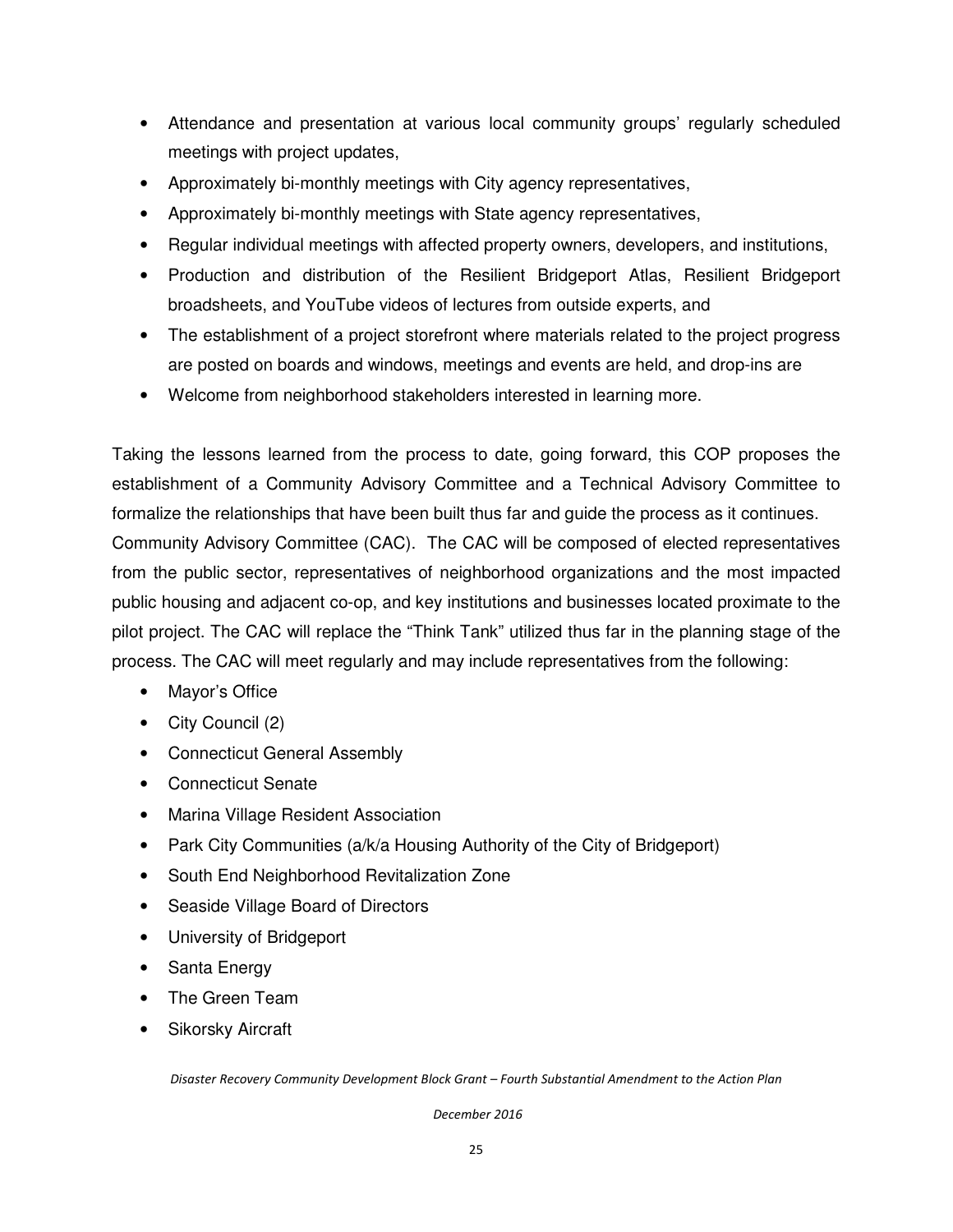Members of the CAC will be expected to share information with their constituents as the process progresses, determine community priorities to be factored into the project design, and help drive participation in project workshops and public hearings.

# **Technical Advisory Committee (TAC)**

The TAC will be composed of City, State, and regional agencies that will be able to provide technical feedback on the pilot project design and may play a role in ultimately permitting the designed project for construction. The TAC will meet at critical junctures in the design process and may include representatives from the following:

- Bridgeport Office of Planning and Economic Development
- Bridgeport Public Facilities Department (including both Parks and Engineering)
- Bridgeport Water Pollution Control Authority
- Greater Bridgeport Transit
- Metro COG
- Connecticut Department of Energy and Environmental Protection
- Connecticut Department of Transportation
- Connecticut Department of Economic and Community Development
- Connecticut Institute for Resilience and Climate Adaptation

# **The Outreach Process**

The process whereby stakeholder input will be gleaned will include three primary components: public hearings, workshops and special events, and the website and social media.

# **Public Hearings:**

All public hearing activities will be conducted in accordance with the public engagement requirements found in 24 CFR Part 58 (Environmental Review Procedures for Entities Assuming HUD Environmental Responsibilities) for environmental impact statements (EIS) and the public engagement requirements for substantial amendments noted above.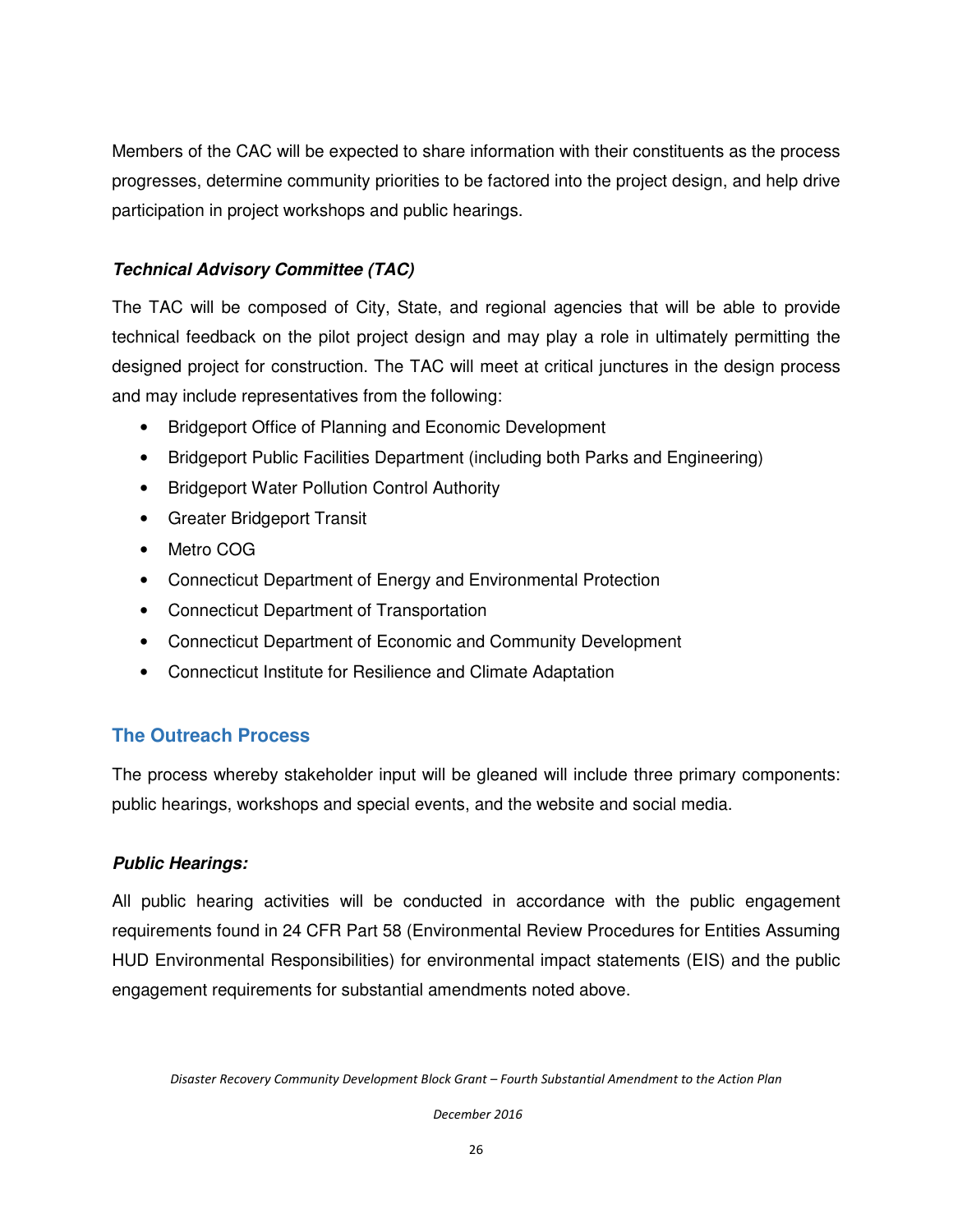The required public comment periods, public hearings, and responses to comment will be followed and documented.

#### **Workshops and Special Events:**

In addition to, and in alignment and coordination with, the required public hearings associated with the completion of the environmental review and any necessary substantial amendments to the approved Action Plan, public participatory workshops for stakeholder engagement will be hosted by the project in keeping with the nearly 10 that have been coordinated by the project to this point. These events will be designed to combine public education with robust opportunities for feedback on the project scope and direction. Going forward, these workshops will be organized around key project milestones and will merge the outreach processes for the RBD-funded components of Resilient Bridgeport with those components funded through the National Disaster Resilience Competition. As has been done at previous workshops, special attention will be paid to ensure that materials, structure, and location are designed to facilitate the participation of underserved populations, specifically residents of the most affected public housing project.

#### **Website and Social Media:**

Resilientbridgeport.com will continue to evolve and play a vital role in documenting information presented at previous public events as well as public feedback and providing a venue for information about the future of the project and supplement the workshops' and public hearings' role in garnering stakeholder input. It is also expected that the use of other social media applications will continue to grow, building an increasingly large and robust mechanism for reaching stakeholders and informing them of project status and future opportunities for engagement.

#### **Vulnerable Populations**

The Resilient Bridgeport COP includes transparent and inclusive outreach to community groups that serve vulnerable and underserved populations, including racial and ethnic minority populations, persons with limited English proficiency, and persons with disabilities. Representatives from these communities will be part of the Resilient Bridgeport CAC and they will assist the project team in continuing to identify the communication networks that reach the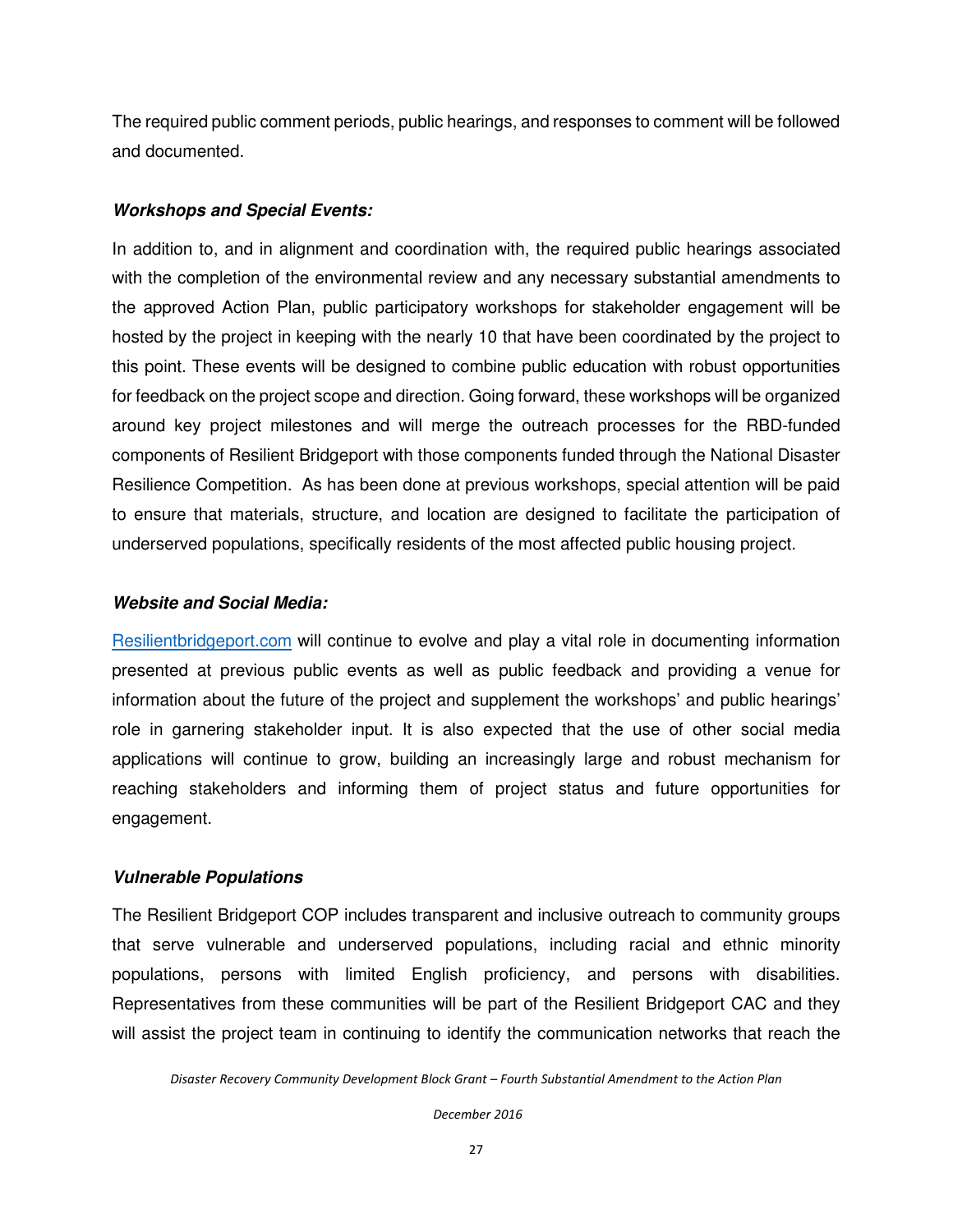broader underserved and vulnerable population. All outreach to these populations will be in accordance with 24 CFR Part 570 (HUD Community Development Block Grants). Information will be made available in forms accessible to persons with disabilities and persons of limited English proficiency (LEP) at all public hearings.

This draft Substantial Amendment to the Action Plan was made available for a 30 day public comment period, starting on Thursday, November 24, 2016 and ending on Monday, December 26, 2016. A Legal Notice requesting comment on the draft Substantial Amendment was published in two newspapers, including one in Spanish on Thursday, November 24, 2016. A copy of the legal notice was sent to all the municipalities and public housing authorities, applicable tribes, DOH's Community Partners, and the members of the State Legislature's Appropriations Committee, Commerce Committee, Planning and Development Committee, and the Chairs of the Housing Sub-Committee. The legal notice and the Substantial Amendment to the Action Plan were posted to the designated Hurricane Sandy page on the DOH website for the 30 day comment period. Comments were accepted in written or electronic versions. Hard copies of documents were also made available upon request. Limited English Proficiency (LEP) is addressed by the availability of a Google translation browser button.

#### **Summary of Comments Received and Response**

This section will be completed upon the end of the public comment period, and included in the submission to HUD.

#### **Citizen Complaint Procedures**

The State will accept written citizen complaints from citizens related to the disaster recovery programs, Action Plans, Substantial Amendments, or quarterly performance reports. Written complaints should be submitted via email to CT. Housing Plans@ct.gov or be mailed to:

Program Manager CDBG-DR Program Department of Housing 505 Hudson Street

Disaster Recovery Community Development Block Grant – Fourth Substantial Amendment to the Action Plan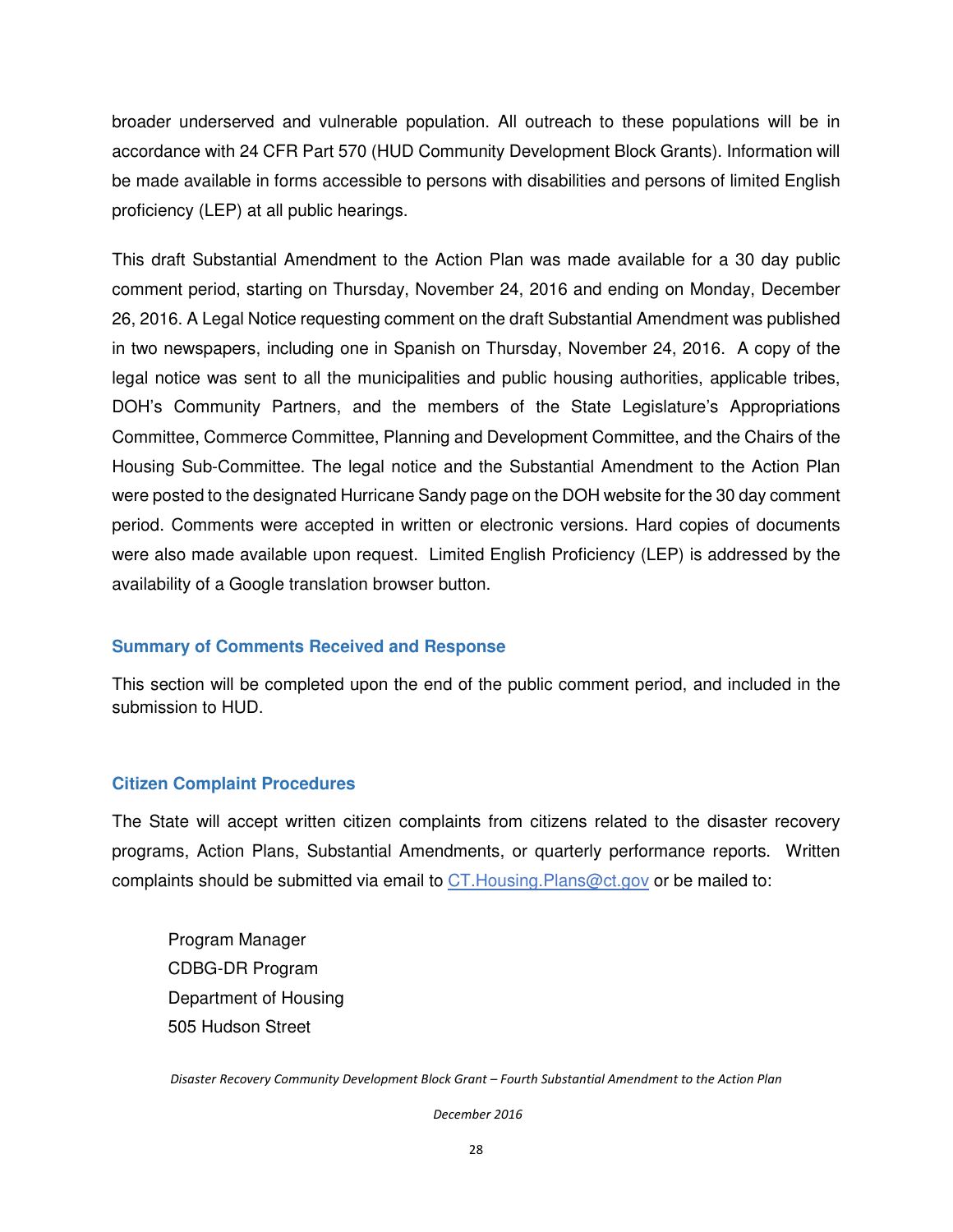#### Hartford, CT 06106-7106

The State will make every effort to provide a timely written response to every citizen compliant within fifteen working days of the receipt of the complaint, where practical. All citizen complaints relative to Fair Housing/ Equal Opportunity violations involving discrimination will be forwarded to the following address for disposition: Commission on Human Rights and Opportunities, 25 Sigourney Street, Hartford, CT 06106.

#### **Limited English Proficiency**

Requests for this Amendment to the Action Plan or related documents in alternate formats consistent with the provisions of federal requirements related to limited English proficiency must be directed to the ADA (504) Coordinator, of the Department of Housing.

#### H. Certification of Resilience Standards

The State of Connecticut certifies that it will apply the Infrastructure Resilience Guidelines that are identified in the Hurricane Sandy Rebuilding Strategy and identified in this Action Plan Substantial Amendment dated March 23, 2014 to the extent that is practicable and reasonable. In addition, the State will use the methodology, priorities and principals identified in the Connecticut Natural Hazard Mitigation Update when selecting infrastructure projects for funding.